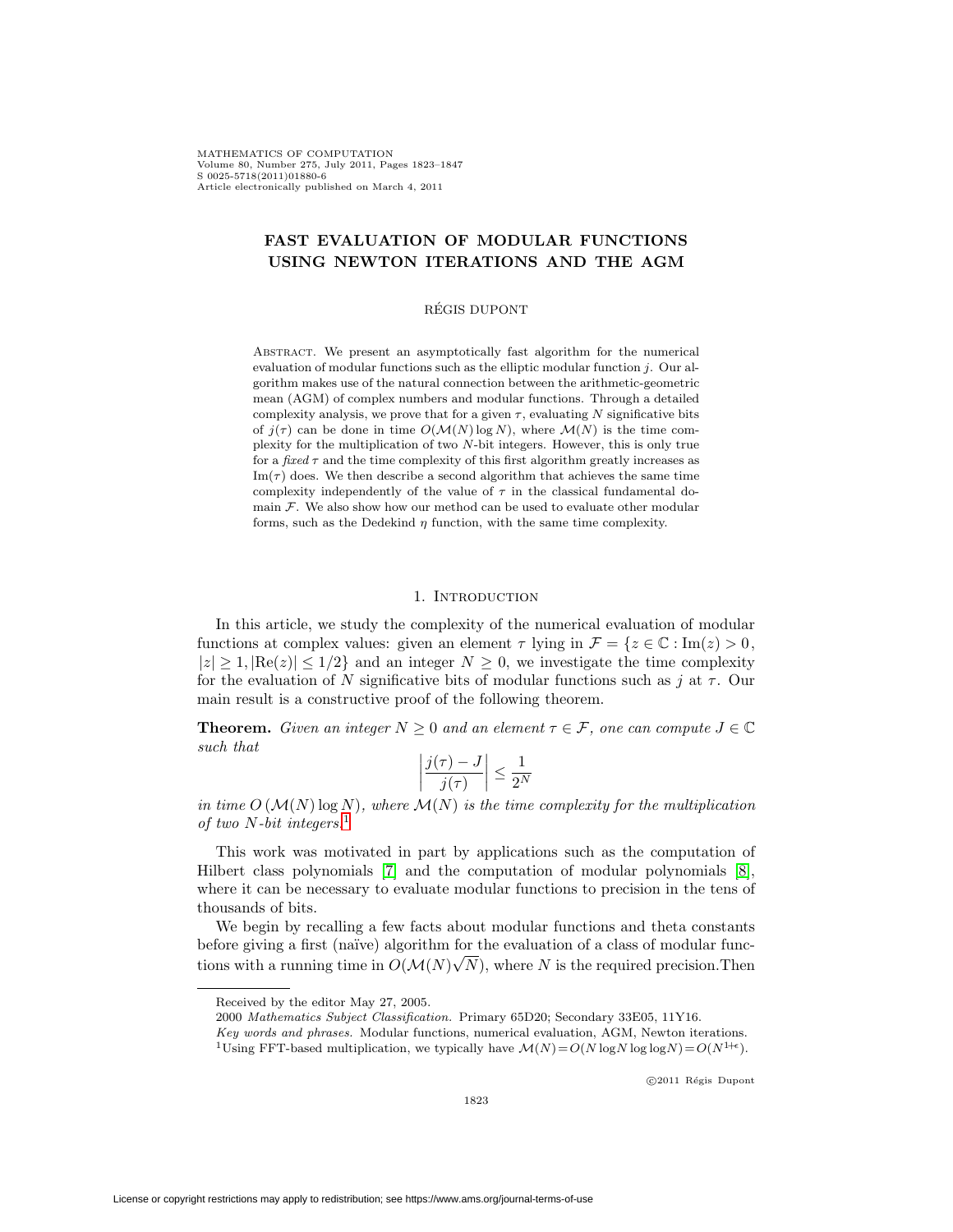### 1824 REGIS DUPONT ´

we study some properties of the arithmetic-geometric mean (AGM), show how it can be used to evaluate a particular modular function using Newton iterations and give a first algorithm in which time complexity is thoroughly analyzed. This first algorithm achieves the announced complexity in  $O(\mathcal{M}(N) \log N)$  but only in the case where  $\tau$  is fixed. We then propose a second algorithm having the same running time, independently of the value of  $\tau \in \mathcal{F}$ . Finally, we show how this method can be used to evaluate other modular functions or forms, such as the Dedekind  $\eta$ function, and we give some experimental results.

An important feature of our algorithm is that it can be generalized to genus 2 (see the forthcoming [\[6\]](#page-24-2)).

### 2. Modular functions and theta constants

2.1. **Modular functions.** In this section, we briefly recall a few facts about modular functions and fix some notation. We refer the reader to [\[15\]](#page-24-3) for a complete introduction to the theory of modular functions.

Throughout this paper, we let H denote the Poincaré half-plane  $\mathcal{H} = \{z \in \mathbb{C} :$  $\text{Im}(z) > 0$ . For  $\tau \in \mathcal{H}$ , we let  $q = q(\tau) = \exp(i\pi \tau)$  (note that this differs from modern conventions, where an extra factor of 2 is added). We denote by  $\Gamma$  the full elliptic modular group, that is the quotient of  $SL_2(\mathbb{Z})$  by  $\langle -I \rangle$ , and from now on we identify a matrix in  $SL_2(\mathbb{Z})$  with its class in Γ. The action of Γ on H is given by

$$
\left(\begin{array}{cc} a & b \\ c & d \end{array}\right)\tau = \frac{a\tau + b}{c\tau + d},
$$

for every  $\left(\begin{smallmatrix} a & b \\ c & d \end{smallmatrix}\right) \in \Gamma$  and  $\tau \in \mathcal{H}$ .

If we introduce the region  $\mathcal{F} \subset \mathcal{H}$ ,

$$
\mathcal{F} = \{ \tau \in \mathcal{H} : |\text{Re}(\tau)| \leq 1/2, |\tau| \geq 1 \},\
$$

then  $\mathcal{F} \setminus (\partial \mathcal{F} \cap {\tau \in \mathcal{H} : \text{Re}(\tau) > 0})$  is a fundamental domain for the action of  $\Gamma$ on H.

We also introduce the generators  $S$  and  $T$  of  $\Gamma$ , defined by

$$
S = \left(\begin{array}{cc} 0 & -1 \\ 1 & 0 \end{array}\right)
$$

and

$$
T=\left(\begin{array}{cc} 1 & 1 \\ 0 & 1 \end{array}\right),\,
$$

so that for every  $\tau \in \mathcal{H}$ ,  $T\tau = \tau + 1$  and  $S\tau = -1/\tau$ .

If  $\Gamma'$  is a subgroup of finite index of  $\Gamma$ , then a function  $f: \mathcal{H} \to \mathbb{C}$  is said to be modular for  $\Gamma'$  if it is meromorphic on  $\mathcal{H}$ , invariant under the action induced by  $\Gamma'$ (i.e., for all  $\gamma \in \Gamma'$  and  $\tau \in \mathcal{H}$ ,  $f(\gamma \tau) = f(\tau)$ ), and meromorphic at the cusps.

<span id="page-1-0"></span>2.2. **Theta constants with characteristic 2.** The so-called theta constants with *characteristic* 2 are the three functions defined, for  $\tau \in \mathcal{H}$  and  $q = \exp(i\pi\tau)$ , by

$$
\theta_{00}(\tau) = \sum_{n \in \mathbb{Z}} q^{n^2},
$$

$$
\theta_{01}(\tau) = \sum_{n \in \mathbb{Z}} (-1)^n q^{n^2},
$$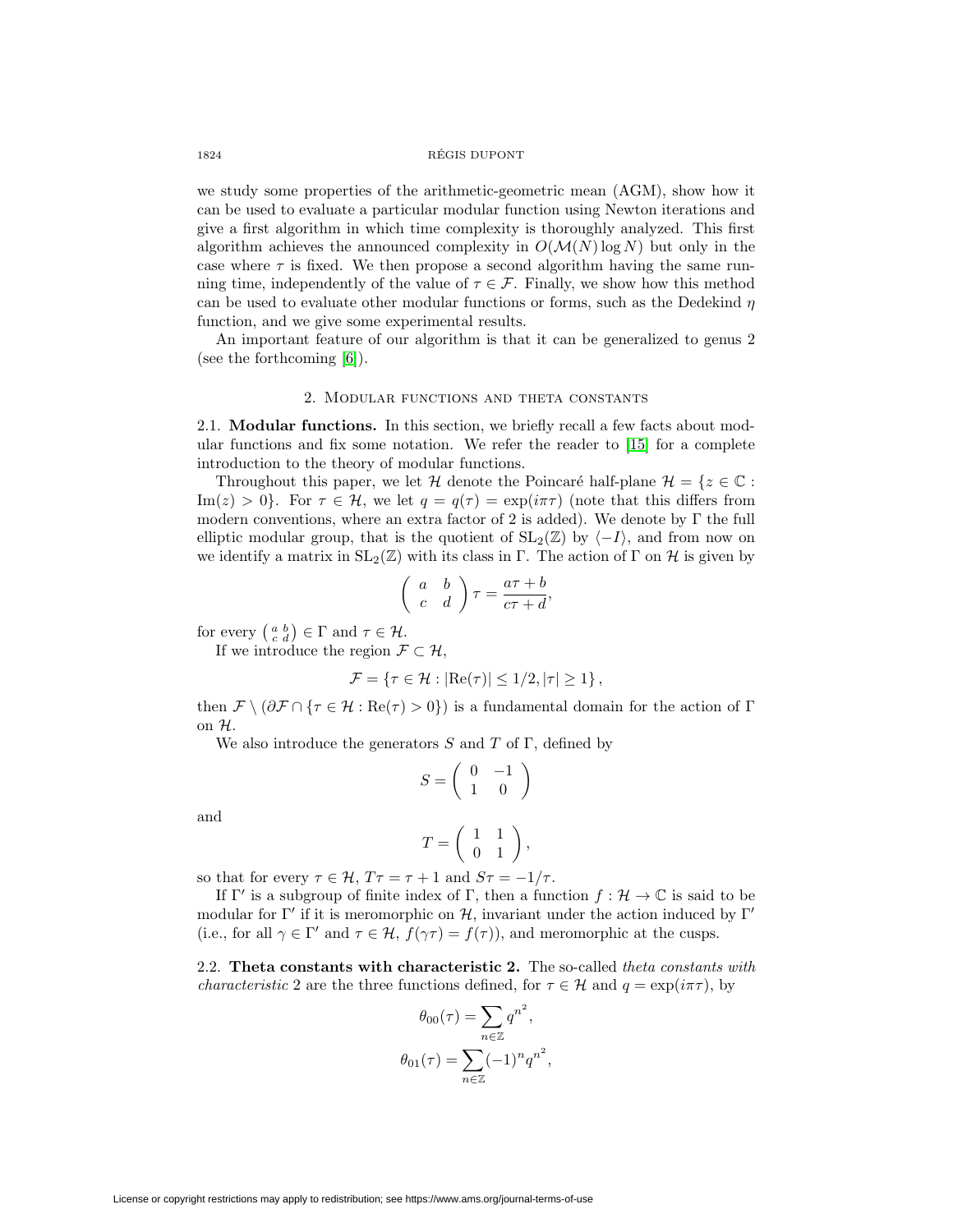and

$$
\theta_{10}(\tau) = \sum_{n \in \mathbb{Z}} q^{(n + \frac{1}{2})^2}.
$$

For an extensive treatment of these functions, we refer the reader to [\[14\]](#page-24-4) or [\[16\]](#page-24-5), which contain the proofs of all the few properties we now state (we only give proofs when elementary ones exists, that we are aware of).

**Proposition 1.** The functions  $\theta_{00}$ ,  $\theta_{01}$ , and  $\theta_{10}$  are analytic on H and do not vanish.

*Proof.* That these functions are analytic on  $H$  follows from their definition as qseries. That they do not vanish on  $\mathcal H$  follows from [\[14,](#page-24-4) Lemma 4.1].

<span id="page-2-0"></span>**Proposition 2.** For all  $\tau \in \mathcal{H}$ ,

$$
\theta_{00}^2(S\tau) = -i\tau \theta_{00}^2(\tau), \theta_{01}^2(S\tau) = -i\tau \theta_{10}^2(\tau), \theta_{10}^2(S\tau) = -i\tau \theta_{01}^2(\tau).
$$

*Proof.* See [\[16,](#page-24-5) pp. 103-105].

<span id="page-2-1"></span>**Proposition 3.** For all  $\tau \in \mathcal{H}$ ,

$$
\theta_{00}^4(\tau) = \theta_{01}^4(\tau) + \theta_{10}^4(\tau).
$$

*Proof.* See [\[16,](#page-24-5) pp. 71–76].

<span id="page-2-2"></span>**Proposition 4.**

$$
\lim_{\text{Im}(\tau) \to +\infty} \theta_{00}(\tau) = 1,
$$
  

$$
\lim_{\text{Im}(\tau) \to +\infty} \theta_{01}(\tau) = 1,
$$

and

$$
\lim_{\mathrm{Im}(\tau)\to+\infty}\theta_{10}(\tau)=0.
$$

Proof. This is easily proven from the definitions of the theta functions as q-series.  $\Box$ 

<span id="page-2-3"></span>**Proposition 5.** For all  $\tau \in \mathcal{H}$ ,

$$
\theta_{00}^2(2\tau) = \frac{\theta_{00}^2(\tau) + \theta_{01}^2(\tau)}{2}
$$

and

$$
\theta_{01}^2(2\tau) = \theta_{00}(\tau)\theta_{01}(\tau).
$$

*Proof.* This is easily derived from the definitions of  $\theta_{00}$  and  $\theta_{01}$ , using the identity  $2(n^2 + m^2) = (n + m)^2 + (n - m)^2$ .  $\Box$ 

<span id="page-2-4"></span>**Proposition 6.** For all  $\tau \in \mathcal{H}$ ,

$$
4\frac{d}{d\tau}\log\frac{\theta_{10}}{\theta_{01}}(\tau) = i\pi\theta_{00}^4(\tau),
$$
  

$$
4\frac{d}{d\tau}\log\frac{\theta_{00}}{\theta_{01}}(\tau) = i\pi\theta_{10}^4(\tau),
$$
  

$$
4\frac{d}{d\tau}\log\frac{\theta_{10}}{\theta_{00}}(\tau) = i\pi\theta_{01}^4(\tau).
$$

License or copyright restrictions may apply to redistribution; see https://www.ams.org/journal-terms-of-use

 $\Box$ 

 $\Box$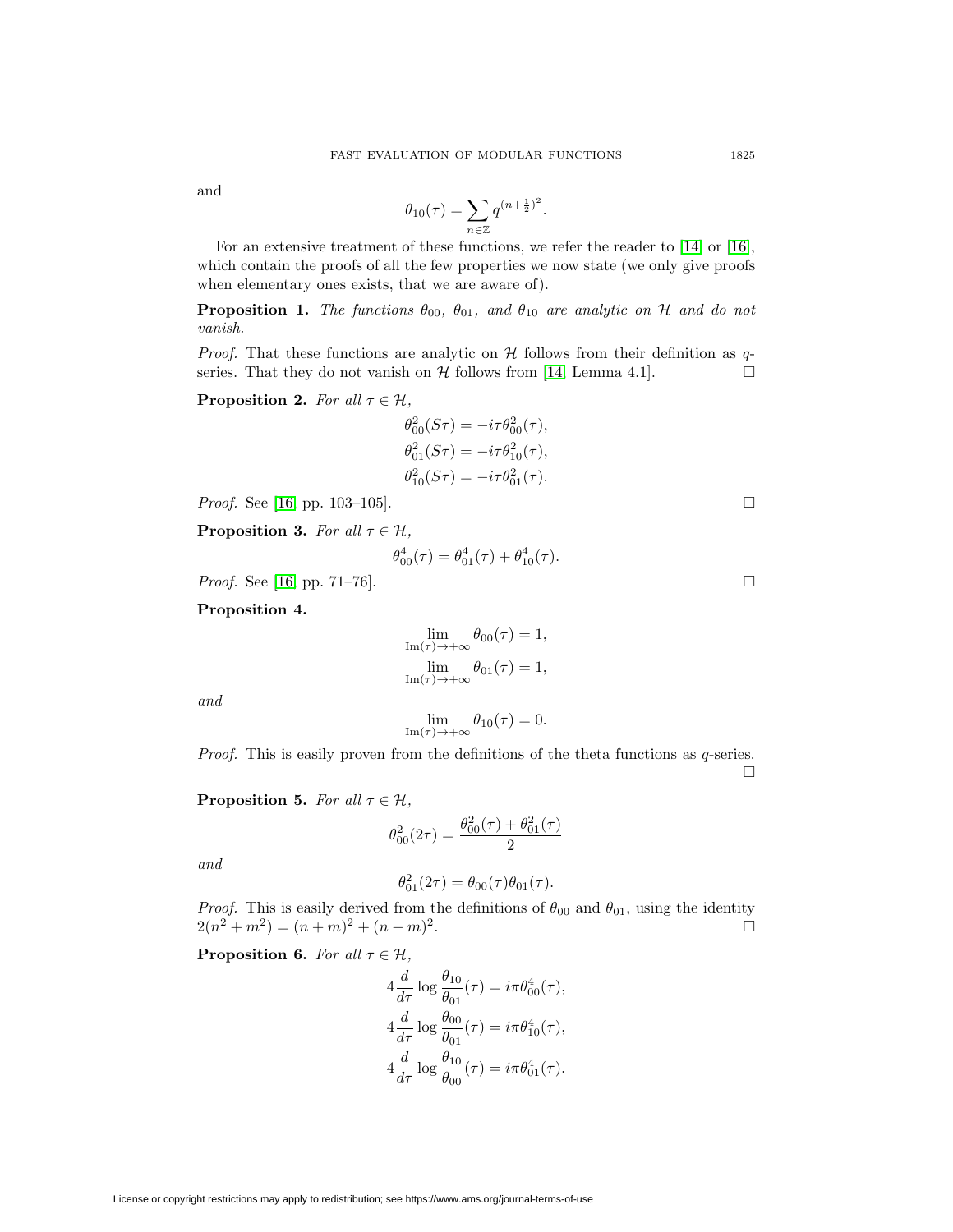<span id="page-3-2"></span>*Proof.* See [\[16,](#page-24-5) p. 82].

2.3. **The functions** k and k'. Jacobi's functions k and k' are defined, for  $\tau \in \mathcal{H}$ , by

(1) 
$$
k(\tau) = \left(\frac{\theta_{10}(\tau)}{\theta_{00}(\tau)}\right)^2
$$

and

(2) 
$$
k'(\tau) = \left(\frac{\theta_{01}(\tau)}{\theta_{00}(\tau)}\right)^2.
$$

From Propositions [2](#page-2-0) and [3,](#page-2-1) it follows directly that, for all  $\tau \in \mathcal{H}$ ,

- $k^2(\tau) + k^{\prime 2}(\tau) = 1$ ,
- $k(S\tau) = k'(\tau)$  and  $k'(S\tau) = k(\tau)$ .

Moreover,  $k'$  and  $k$  are modular functions:

**Proposition 7.** The functions k' and k are modular for the groups  $\Gamma_{k'}$  and  $\Gamma_k$ , where

$$
\Gamma_{k'} = \left\{ \left( \begin{array}{cc} a & b \\ c & d \end{array} \right) \in \Gamma : a \equiv d \equiv 1 \bmod 4, b \equiv 0 \bmod 2, c \equiv 0 \bmod 4 \right\}
$$

and

$$
\Gamma_k = \left\{ \left( \begin{array}{cc} a & b \\ c & d \end{array} \right) \in \Gamma : a \equiv d \equiv 1 \bmod 4, b \equiv 0 \bmod 4, c \equiv 0 \bmod 2 \right\}.
$$

Moreover, if

$$
\mathcal{F}' = \{ \tau \in \mathcal{H} : |\text{Re}(z)| < 1, |2\tau + 1| > 1, |2\tau - 1| > 1 \},\
$$

then

$$
k'(\mathcal{F}') = k(\mathcal{F}') = \{ z \in \mathbb{C} \setminus \{0, 1\} : \text{Re}(z) > 0 \},
$$

and the real part of  $k(\tau)$  (resp. of  $k'(\tau)$ ) vanishes on the boundary of  $\mathcal{F}'$ .

*Proof.* The results for k' are proved in [\[4,](#page-24-6) Lemmata 2.7 and 2.8]. The results for k follow easily, using  $k(\tau) = k'(S\tau)$  and the identities  $\Gamma_k = S\Gamma_{k'}S$  and  $S\mathcal{F}' = \mathcal{F}'$ .  $\Box$ 

Finally, the well-known *elliptic modular function* j (modular for the full group Γ) can be defined by

<span id="page-3-0"></span>(3) 
$$
j(\tau) = 256 \frac{\left(1 - k'^2(\tau) + k'^4(\tau)\right)^3}{k'^4(\tau) \left(1 - k'^2(\tau)\right)^2}.
$$

<span id="page-3-1"></span>(see [\[2,](#page-24-7) pages 112–116] for a proof of the fact that j is indeed modular for Γ).

## 3. BASIC EVALUATION OF  $j$  using the Dedekind  $\eta$ -function

3.1. **Notions of precision.** Our goal in this paper is to evaluate some functions with a given precision. We now define precisely what we mean by precision:

• We will say that  $\alpha \in \mathbb{C}$  is an approximation of  $a \in \mathbb{C}$  with absolute precision  $N$  bits if

$$
|a-\alpha| \le \frac{1}{2^N}.
$$

License or copyright restrictions may apply to redistribution; see https://www.ams.org/journal-terms-of-use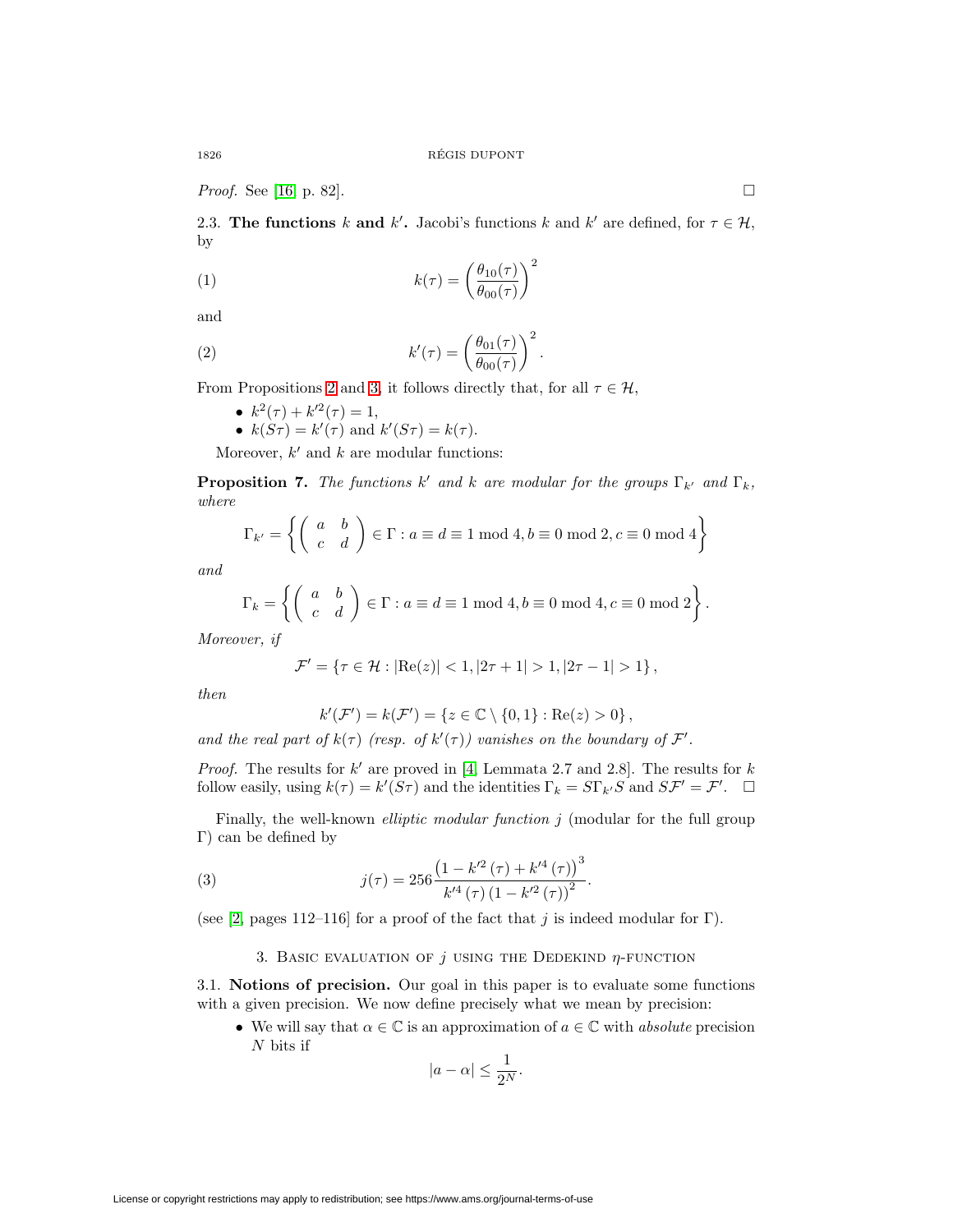• We will say that  $\alpha \in \mathbb{C}$  is an approximation of  $a \in \mathbb{C}$  with *relative* precision N bits if

$$
\left|\frac{a-\alpha}{a}\right| \le \frac{1}{2^N}.
$$

We will make use of the following facts, whose proofs are straightforward:

- If  $\alpha$  and  $\beta$  are approximations of a and  $b \in \mathbb{C}$  with relative precision N bits  $(N \geq 2)$ , then  $\alpha\beta$  is an approximation of ab with relative precision  $N-2$ bits.
- If  $n \geq 1$  and  $\alpha$  is an approximation of  $a \in \mathbb{C}$  with relative precision N bits  $(N \geq n)$ , then  $\alpha^{n}$  is an approximation of  $\alpha^{n}$  with relative precision N – n bits.
- If  $\alpha \neq 0$  is an approximation of  $a \in \mathbb{C} \setminus \{0\}$  with relative precision N bits  $(N \geq 1)$ , then  $\alpha^{-1}$  is an approximation of  $\alpha^{-1}$  with relative precision  $N-1$  bits.
- If  $\alpha$  is an approximation of  $a \in \mathbb{C}$  with relative precision N bits, and if  $\sqrt{a}$ is any of the two square roots of a, then the square root of  $\alpha$  lying in the same quarter-plane as  $\sqrt{a}$  is an approximation of  $\sqrt{a}$  with relative precision N bits.
- If  $\alpha$  and  $\beta$  are approximations of a and  $b \in \mathbb{C}$  with absolute precision N bits  $(N \geq 1)$ , then  $\alpha + \beta$  is an approximation of  $a + b$  with absolute precision  $N-1$  bits.

One of the most delicate issues when studying algorithms to numerically evaluate functions is to know to what precision each computation has to be carried out. Due to what precedes, we know that precision losses will occur, hence the working precision will usually have to be higher than the precision required for the result. However, since the time cost of arithmetic operations increases with the working precision, one should always work at the minimal possible precision ensuring that the final result will be correct to the required precision.

In what follows, the precision at which arithmetic operations have to be carried out is not specified in the algorithms we give, but is discussed after the description of these algoritms.

<span id="page-4-0"></span>3.2. **A naïve algorithm.** It is well known that the function j has a  $q$ -series expansion with integral coefficients:

$$
j(\tau) = \frac{1}{q^2} + 744 + 169884q^2 + \cdots,
$$

the coefficients of this series being effectively computable (see for example [\[1\]](#page-24-8)).

However, this leads to an algorithm that is quite inefficient, since the series we consider is dense and the height of its coefficients grows quite fast: the time complexity would be in  $O(\mathcal{M}(N)N) = O(N^{2+\epsilon})$ , where N is the required precision in bits.

A better approach is to use the functions  $\theta_{00}$  and  $\theta_{01}$ : their q-series can indeed be evaluated much faster than the one for  $j$ , since they are sparse with non-nil coefficients  $\pm 1$ . The function k' can be computed as the square of their quotient, and  $j$  can then be evaluated using equation [\(3\)](#page-3-0).

For  $\varepsilon \in \{0,1\}$  and  $B \ge 1$ , we define the partial sums

$$
S_{\varepsilon,B}(\tau) = \begin{cases} 1, & \text{if } B = 1, \\ 1 + 2 \sum_{n=1}^{B-1} (-1)^{\varepsilon n} q^{n^2}, & \text{if } B \ge 2, \end{cases}
$$

for  $\tau \in \mathcal{F}$ .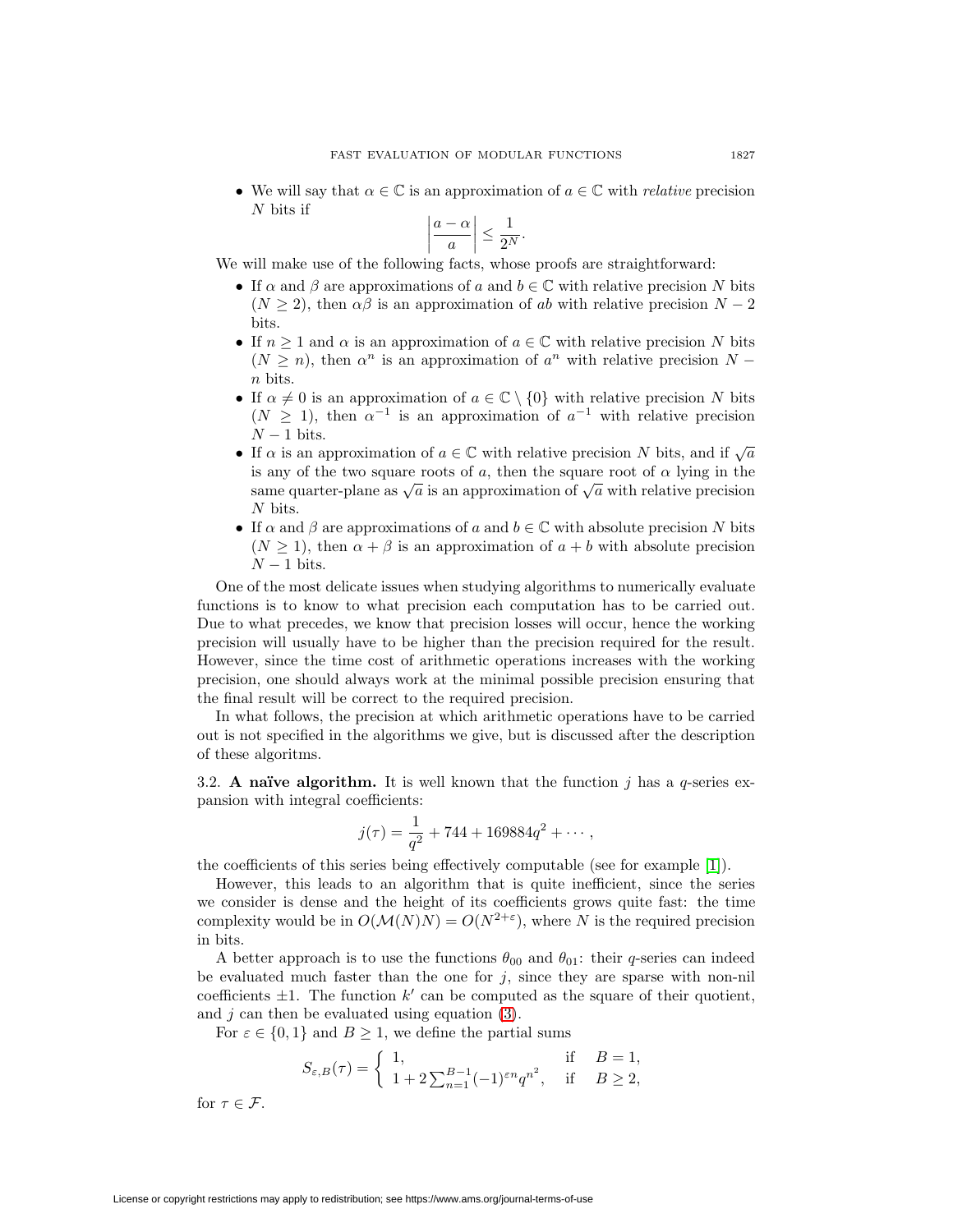Notice that if  $\tau \in \mathcal{F}$ , then  $\text{Im}(\tau) \geq \sqrt{3}/2$ , hence  $|q| \leq Q = \exp(-\pi \sqrt{3}/2)$ . Thus, using the inequality

$$
\left| \sum_{n \geq B} q^{n^2} \right| \leq \frac{|q|^{B^2}}{1 - |q|} \leq 2 |q|^{B^2}
$$

we obtain

$$
|\theta_{0\varepsilon}(\tau)-S_{\varepsilon,B}(\tau)|\leq 4|q|^{B^2}.
$$

Notice that in the case  $B = 1$ , this implies

$$
|\theta_{0\varepsilon}(\tau) - 1| \le 4 |q| \le 4Q \le 0.27,
$$

hence  $\theta_{0\varepsilon}(\tau)$  is "close" to 1: for all  $\tau \in \mathcal{F}$ , any approximation of  $\theta_{0\varepsilon}$  with absolute precision  $N \geq 1$  bits is also an approximation with relative precision  $N - 1$  bits.

Now a straightforward computation shows that for all  $\tau \in \mathcal{F}, N \in \mathbb{N}$  and  $\varepsilon \in$  $\{0, 1\}$ , if

$$
B \ge \sqrt{\frac{N+3}{\pi \text{Im}(\tau) \log_2 e}},
$$

$$
\frac{\theta_{0\varepsilon}(\tau) - S_{\varepsilon, B}(\tau)}{\theta_{0\varepsilon}(\tau)} \le \frac{1}{2^N}
$$

then

for 
$$
\varepsilon \in \{0, 1\}.
$$

This shows that Algorithm [1](#page-5-0) can be used to evaluate  $\theta_{00}$  and  $\theta_{01}$ .

 $\overline{\phantom{a}}$  $\overline{\phantom{a}}$  $\overline{\phantom{a}}$  $\mid$ 

## **Algorithm:** EvaluateThetaNaive

**input** :  $\tau \in \mathcal{F}, N \in \mathbb{N}$ **output**:  $(\theta_0, \theta_1)$  such that  $|\theta_{0\epsilon}(\tau) - \theta_{\epsilon}| / |\theta_{0\epsilon}(\tau)| \leq 2^{-N}$  for  $\epsilon \in \{0, 1\}$  $q \leftarrow \exp(i\pi\tau);$  $q_2 \leftarrow q^2;$  $q_a \leftarrow 1;$  $\theta_0 \leftarrow q;$  $\theta_1 \leftarrow -q;$  $B \leftarrow \lceil \sqrt{(N+3)/(\pi \mathrm{Im}(\tau) \log_2 e)} \rceil;$ for  $n=2$  to  $M$  do  $q_a \leftarrow q_a q_2;$  $q \leftarrow q_a q;$  $\theta_0 \leftarrow \theta_0 + q;$  $\theta_1 \leftarrow \theta_1 + (-1)^n q;$ **end**  $\theta_0 \leftarrow 1+2\theta_0;$  $\theta_1 \leftarrow 1+2\theta_1;$ **return**  $(\theta_0, \theta_1)$ ;

## **Algorithm 1:** Naïve evaluation of  $\theta_{00}$  and  $\theta_{01}$

<span id="page-5-0"></span>We now discuss the precision at which the computations have to be carried out. From what we have seen before, the final result should be correct with absolute precision at least  $N+1$  bits. Clearly, this will be achieved if all computations are carried out at fixed precision  $N + 5 \log_2 M = O(N)$  bits. Since the constant  $\pi$  as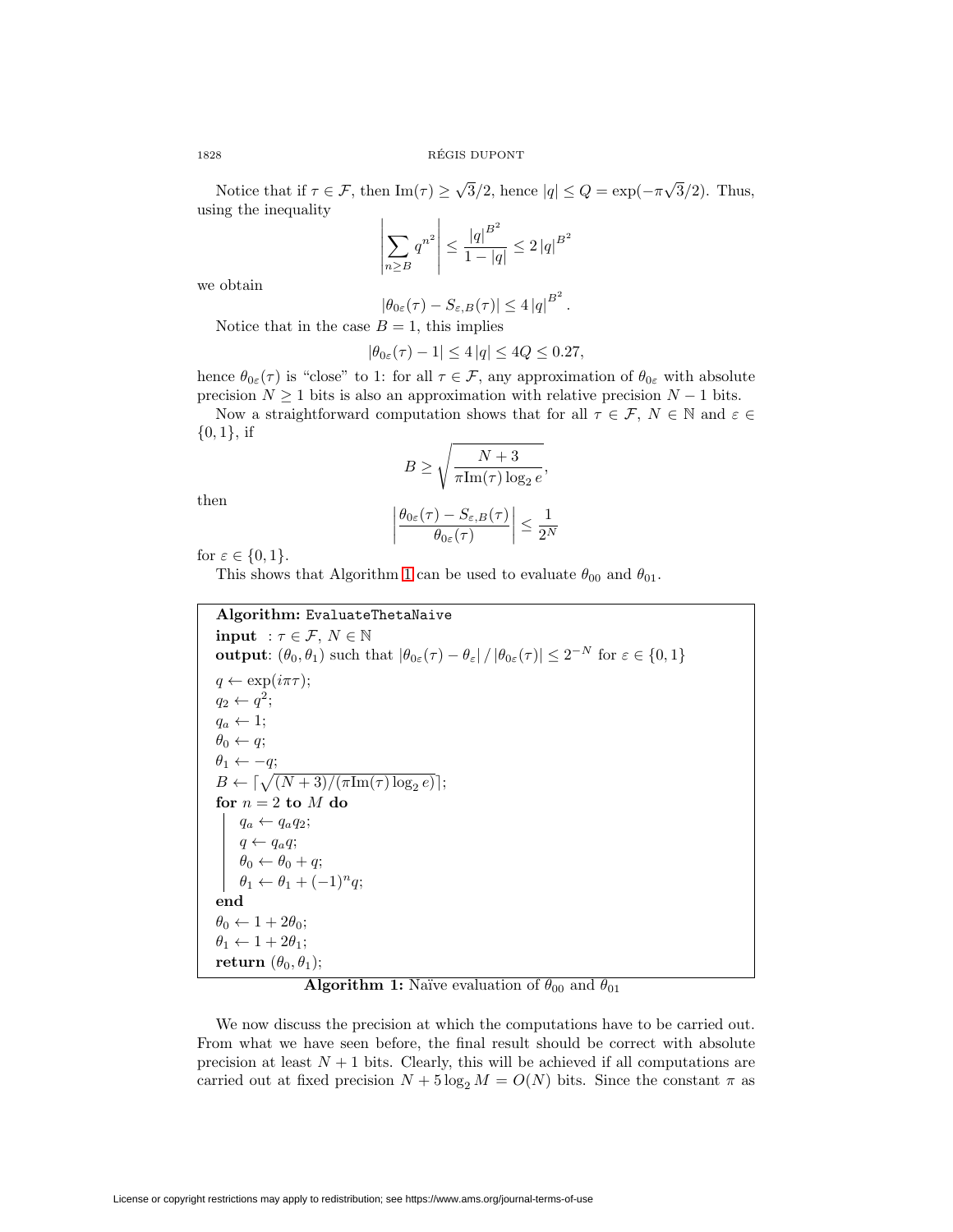well as the exponential function can be evaluated with relative precision  $N$  bits in time  $O(\mathcal{M}(N) \log N)$ , as explained in [\[3\]](#page-24-9) for example, the time complexity of algorithm EvaluateThetaNaive (Algorithm [1\)](#page-5-0) is in  $O(\mathcal{M}(N) \sqrt{N}).$ 

We now turn to the evaluation of k': since  $k'(\tau) = \left(\frac{\theta_{01}(\tau)}{\theta_{00}(\tau)}\right)^2$ , and considering the precision losses that can occur, Algorithm [2](#page-6-0) can be used to evaluate  $k'$ .

**Algorithm:** EvaluatekpNaive **input** :  $\tau \in \mathcal{F}, N \in \mathbb{N}$ **output**:  $kp$  such that  $|k'(\tau) - kp| / |k'(\tau)| \leq 2^{-N}$  $(\theta_0, \theta_1) \leftarrow$  EvaluateThetaNaive $(\tau, N + 5);$  $kp \leftarrow (\theta_1/\theta_0)^2;$ **return** kp;

**Algorithm 2:** Naïve evaluation of k'

<span id="page-6-0"></span>Clearly, algorithm EvaluatekpNaive (Algorithm [2\)](#page-6-0) has time complexity in  $\frac{1}{2}$  $O(M(N)\sqrt{N}).$ 

Now  $j$  can be evaluated using equation [\(3\)](#page-3-0). However, one must be careful about the precision loss that can occur: as  $\text{Im}(\tau)$  increases,  $\theta_{00}(\tau)$  and  $\theta_{01}(\tau)$  will tend to 1, hence  $1 - k'(\tau)^2$  will tend to zero. More precisely, we have  $1 - k'^2(\tau) \sim 16q$  as  $\text{Im}(\tau) \to +\infty$ , hence this operation can entail a big precision loss. In fact, in order to evaluate  $j(\tau)$  with relative precision N bits, it is sufficient to have an evaluation of  $k'(\tau)$  with relative precision  $N + 5\text{Im}(\tau)$  bits, and the algorithm is of course straightforward.

Remark 1. The j function can also be defined by means of the Dedekind  $\eta$  function, which shares a few properties with theta constants (sparse q series development,...). It then follows that using the  $\eta$  function q-series instead of those of the theta constants yields another algorithm for the evaluation of  $j$  and related functions. This algorithm is described in [\[7\]](#page-24-0) and has the same asymptotic complexity (up to a constant) as EvaluatekpNaive.

Remark 2. At first sight, the complexity of this method for the evaluation of  $j$ depends on the value of  $\text{Im}(\tau)$ . Note, however, that the number B of iterations in Algorithm [1](#page-5-0) is in  $\sqrt{N/\text{Im}(\tau)}$ . In particular, if we fix some constant  $K > 0$ and we want to evaluate the theta constants at  $\tau \in \mathcal{F}$  with relative precision  $N \leq K \text{Im}(\tau)$  bits, then the number of iterations will be bounded by a constant. Using this remark, it is easy to see that the complexity of the evaluation of j is in  $O(M(N)\sqrt{N}).$ 

## 4. The arithmetic-geometric mean

4.1. **Definition.** Let a and b be two positive real numbers. The arithmetic-geometric mean (AGM) of a and b, uncovered by Lagrange and then rediscovered and much studied by Gauss, is the common limit of the two sequences  $(a_n)$  and  $(b_n)$ defined by  $a_0 = a, b_0 = b$ ,

$$
a_{n+1} = \frac{a_n + b_n}{2}
$$

$$
b_{n+1} = \sqrt{a_n b_n}.
$$

and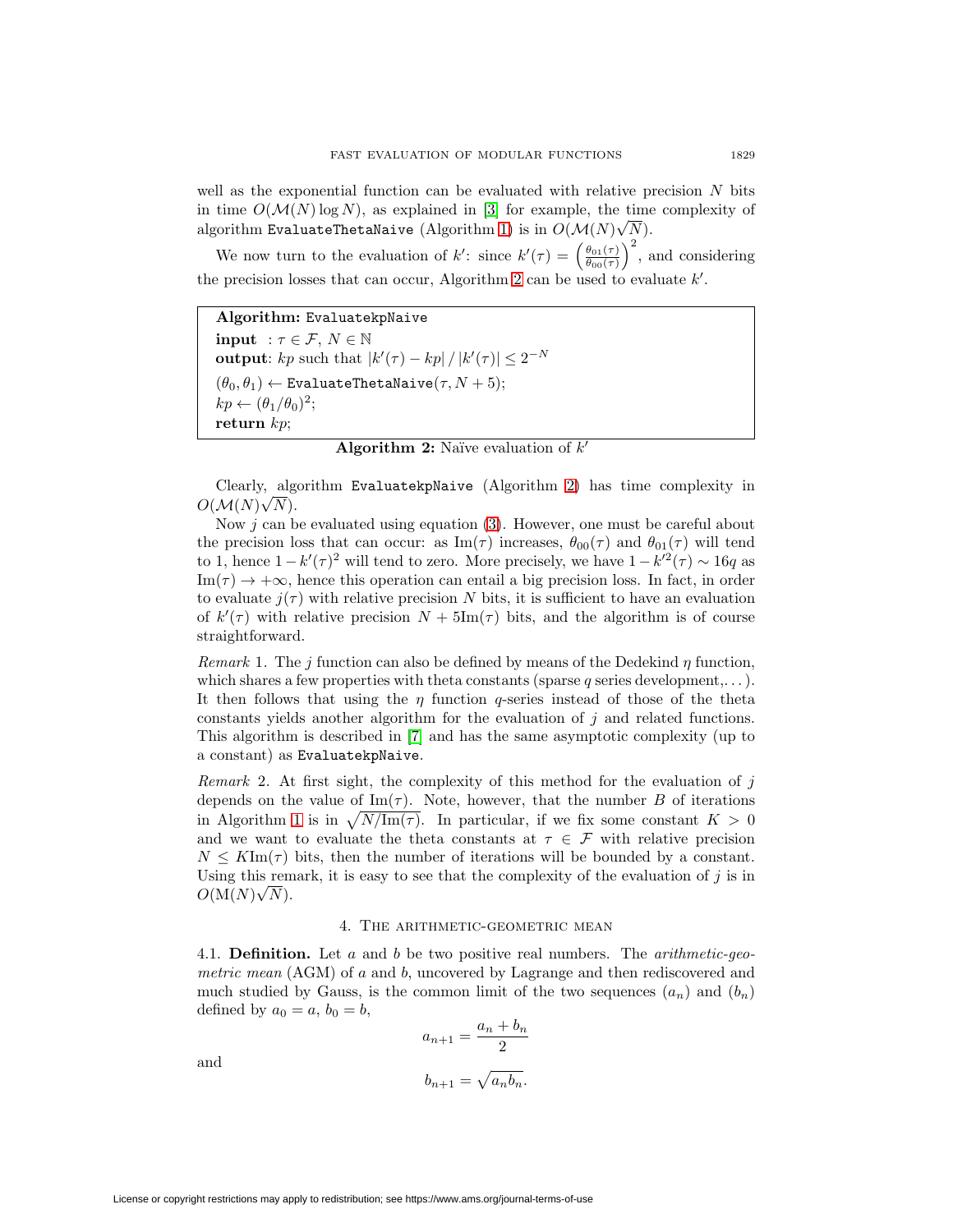A proof of the fact that these sequences indeed converge to a common limit can be found in [\[11,](#page-24-10) III, pp. 361–363] or in [\[2,](#page-24-7) [4\]](#page-24-6).

The AGM can be extended to the case where  $a$  and  $b$  are complex numbers, although such a generalization is not straightforward (this is mainly due to the fact that, for every  $n \in \mathbb{N}$ ,  $b_{n+1}$  is defined as being one of the two possible square roots of  $a_n b_n$ , hence the sequences  $(a_n)$  and  $(b_n)$  are not uniquely determined by a and b). A study of the AGM for complex numbers can again be found in  $[11, 111]$  $[11, 111]$ , pp. 361–480] or in [\[4\]](#page-24-6).

In order to simplify things somewhat, we only consider the case where  $a$  and  $b$ lie in  $\mathcal{R} = \{z \in \mathbb{C} : \text{Re}(z) > 0\}$ . For  $z \in \mathbb{C}$ , we denote by  $\sqrt{z}$  the unique square root of z lying in  $\mathcal{R} \cup \mathbb{R}^{\geq 0}$ .

We then define the sequences  $(a_n)$  and  $(b_n)$  as above. We have the following result.

**Theorem 1.** Let  $a, b \in \mathcal{R}$ , and define the sequences  $(a_n)$  and  $(b_n)$  as above. Then they converge to a common limit  $AGM(a, b) \in \mathcal{R}$ , and this convergence is quadratic: for all  $n \in \mathbb{N}$ ,

$$
|a_{n+1} - b_{n+1}| \le \frac{\pi |a_n - b_n|^2}{8 \operatorname{Min}(|a|, |b|)}.
$$

*Proof.* For every  $n \in \mathbb{N}$ , let  $\theta_n \in [0, \pi]$  denote the unoriented angle between  $a_n$  and  $b_n$ . Proposition 2.1 of [\[4\]](#page-24-6) proves that  $(a_n)$  and  $(b_n)$  converge to a common limit  $AGM(a, b) \in \mathcal{R}$ , and the proof also shows that

$$
|a_{n+1} - b_{n+1}| \le \frac{|a_n - b_n|}{2}
$$

and

$$
\theta_{n+1}\leq \frac{\theta_n}{2}.
$$

For  $n \in \mathbb{N}$ , we have

$$
|a_{n+1} - b_{n+1}| = \frac{|a_n + b_n - 2\sqrt{a_n b_n}|}{2}
$$
  
= 
$$
\frac{|\sqrt{a_n} - \sqrt{b_n}|^2}{2}
$$
  
= 
$$
\frac{|a_n - b_n|^2}{2|\sqrt{a_n} + \sqrt{b_n}|^2}.
$$

Now, the unoriented angle between  $\sqrt{a_n}$  and  $\sqrt{b_n}$  is equal to  $\theta_n/2 < \pi/2$ , so that

$$
\left|\sqrt{a_n} + \sqrt{b_n}\right|^2 = \left|\sqrt{a_n}\right|^2 + \left|\sqrt{b_n}\right|^2 + 2\left|\sqrt{a_n b_n}\right| \cos(\theta_n/2)
$$
  
\n
$$
\geq |a_n| + |b_n|
$$
  
\n
$$
\geq 2 \operatorname{Min}(|a_n|, |b_n|).
$$

From the proof of [\[4,](#page-24-6) Proposition 2.1], we also have that

Min 
$$
(|a_n|, |b_n|) \ge \frac{\sin \theta_0}{\theta_0} \text{Min} (|a|, |b|) \ge \frac{2}{\pi} \text{Min} (|a|, |b|),
$$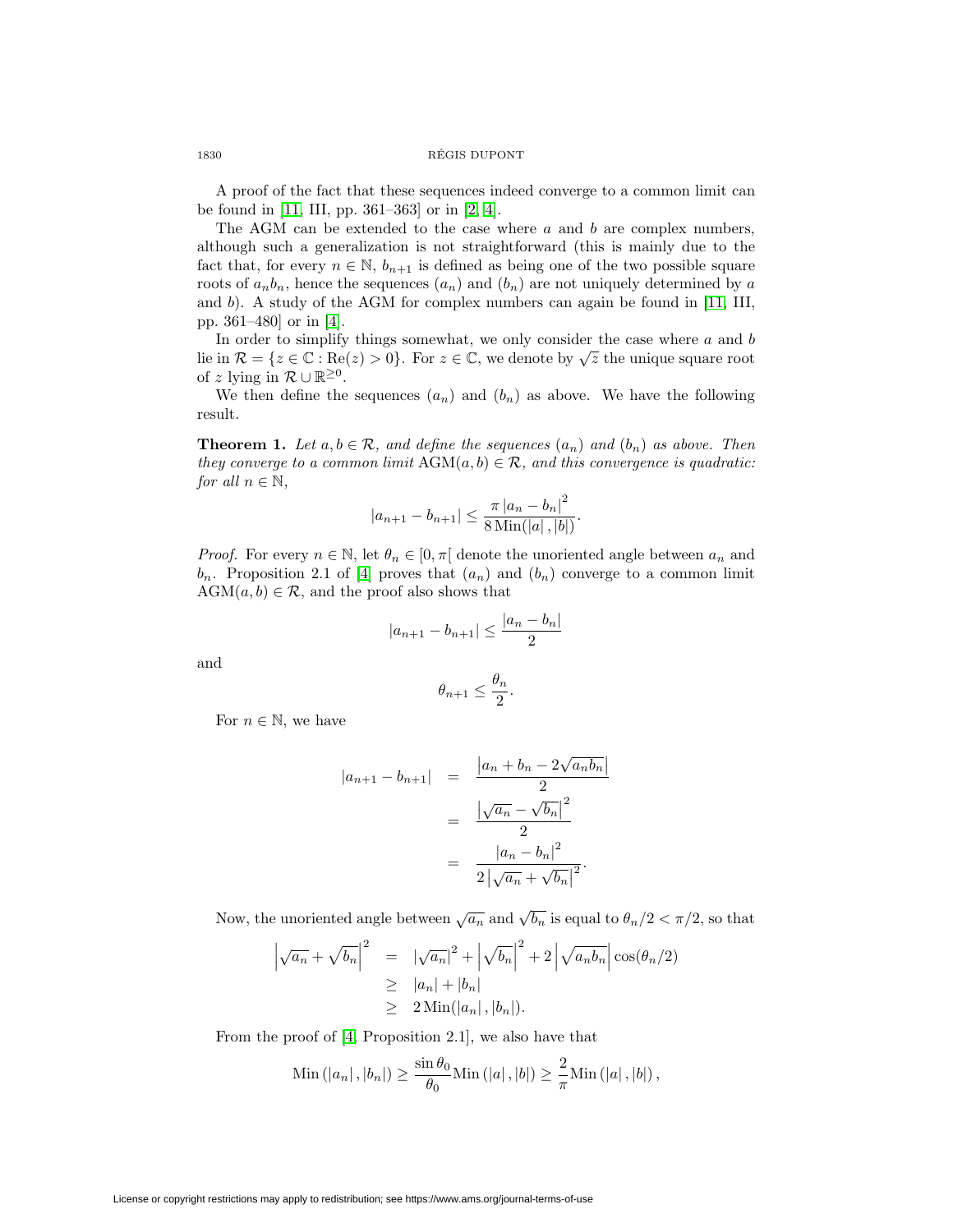whence

$$
\left|\sqrt{a_n} + \sqrt{b_n}\right|^2 \ge \frac{4}{\pi} \operatorname{Min}(|a|, |b|),
$$

and finally

$$
|a_{n+1} - b_{n+1}| \le \frac{\pi |a_n - b_n|^2}{8 \operatorname{Min}(|a|, |b|)}.
$$

The limit  $AGM(a, b)$  for a and  $b \in \mathcal{R}$ , is again called the arithmetic-geometric mean of a and b.

4.2. **Relationship with theta constants and other properties.** In order to simplify notations, we let  $M : \mathcal{R} \to \mathcal{R}$  denote the (univariate) AGM<sup>[2](#page-8-0)</sup> defined by  $M(z) = \text{AGM}(1, z).$ 

The key point in the study of the AGM, relating it to modular functions and modular forms, is the following result.

<span id="page-8-1"></span>**Theorem 2.** For  $\tau \in \mathcal{F}'$ , we have

$$
M(k'(\tau)) = \frac{1}{\theta_{00}^2(\tau)}.
$$

*Proof.* Let  $\tau \in \mathcal{H}$ , and define the sequences  $(a_n)$  and  $(b_n)$  by

$$
a_n = \frac{\theta_{00}^2 (2^n \tau)}{\theta_{00}^2 (\tau)}
$$

and

$$
b_n = \frac{\theta_{01}^2 (2^n \tau)}{\theta_{00}^2 (\tau)}.
$$

Proposition [4](#page-2-2) shows that

$$
\lim_{n \to \infty} \theta_{00}(2^n \tau) = \lim_{n \to \infty} \theta_{01}(2^n \tau) = 1,
$$

whence

$$
\lim_{n \to \infty} a_n = \lim_{n \to \infty} b_n = \frac{1}{\theta_{00}^2(\tau)}.
$$

Since  $k'(\tau) = \frac{\theta_{01}^2(\tau)}{\theta_{00}^2(\tau)}$ , it is clear that  $a_0 = 1$  and  $b_0 = k'(\tau)$ . Moreover, Proposi-tion [5](#page-2-3) proves that, for any  $n \in \mathbb{N}$ , we have

$$
a_{n+1} = \frac{a_n + b_n}{2}
$$

and

$$
b_{n+1}^2 = a_n b_n.
$$

Hence the key point in obtaining the announced result is proving that, if  $\tau \in \mathcal{F}'$ , then for any  $n \in \mathbb{N}$ ,  $a_n$  and  $b_n$  lie in  $\mathcal{R}$ . This is contained in the proof of Theorem 2.2 of [\[4\]](#page-24-6) and more precisely in the proof of Lemma 2.9, which also makes use of Lemmata 2.3 to 2.8.  $\Box$ 

<span id="page-8-2"></span>**Proposition 8.** The function M is analytic on  $\mathcal{R}\setminus\{1\}$ .

<span id="page-8-0"></span><sup>2</sup>Considering that a univariate AGM makes sense, since the bivariate AGM is homogenous, for all  $a, b \in \mathbb{C}$ ,  $AGM(a, b) = aAGM(1, b/a)$ .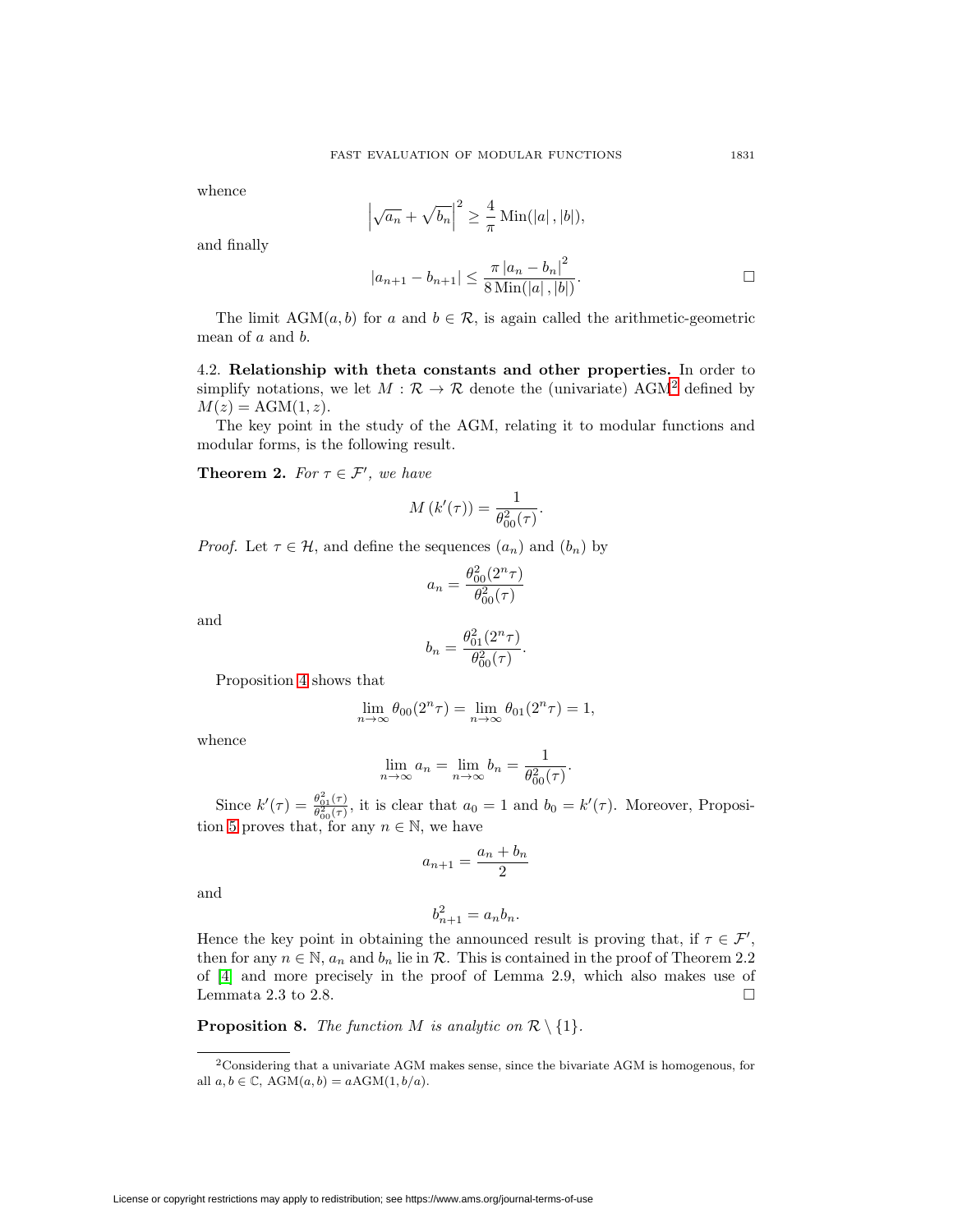Proof. We first prove that the Inverse Function Theorem can be applied to the function k' at any point in F'. This is due to the fact that k' is analytic on F', and that, for all  $\tau \in \mathcal{F}'$ ,

$$
\frac{dk'}{d\tau}(\tau) = \frac{-i\pi\theta_{01}^2(\tau)\theta_{10}^4(\tau)}{2\theta_{00}^2(\tau)} \neq 0
$$

(this expression of the derivative of  $k'$  is obtained using Proposition [6\)](#page-2-4).

Now the function  $1/\theta_{00}^2$  is also analytic on  $\mathcal{F}'$ , and for all  $\tau \in \mathcal{F}'$ , we have

$$
M(k'(\tau)) = \frac{1}{\theta_{00}^2(\tau)},
$$

hence the proposition follows from the fact that  $k'$  is surjective from  $\mathcal{F}'$  to  $\mathcal{R}\setminus\{1\}.$ 

<span id="page-9-0"></span>**Proposition 9.** For  $\tau \in \mathcal{F}'$ , we have

$$
\frac{dM}{dz}\left(k'(\tau)\right) = \frac{4\theta'_{00}(\tau)}{i\pi\theta_{00}(\tau)\theta_{01}^2(\tau)\theta_{10}^4(\tau)},
$$

where  $\theta'_{00}(\tau) = \frac{d\theta_{00}}{d\tau}(\tau)$ .

Proof. This follows directly from the differentiation of the equality

$$
M(k'(\tau)) = \frac{1}{\theta_{00}^2(\tau)},
$$

<span id="page-9-1"></span>using the definition of the function  $k'$  and Proposition [6.](#page-2-4)

5. EVALUATING  $k'$  using Newton iterations and the AGM

In this section, we restrict our work to the case  $\tau \in \mathcal{F}$ . Using the same arguments as in Section [3,](#page-3-1) it is easy to see that for all  $\tau \in \mathcal{F}$ ,

$$
|k'(\tau) - 1| \le 0.9,
$$

hence any approximation of  $k'(\tau)$  with absolute precision  $N+4$  bits is also an approximation with relative precision N bits.

5.1. **A function vanishing at**  $k'(\tau)$ . Let  $\tau \in \mathcal{F}$ , since  $\mathcal{F} \subset \mathcal{F}'$  and  $S\mathcal{F} \subset \mathcal{F}'$ , we have  $k'(\tau) \in \mathcal{R}$  and  $k'(S\tau) \in \mathcal{R}$ , hence using the results on k and k' from Section [2.3](#page-3-2) we can write  $k'(S\tau) = \sqrt{1 - k'^2(\tau)}$ .

Theorem [2](#page-8-1) shows that

$$
M(k'(\tau)) = \frac{1}{\theta_{00}^2(\tau)}
$$

and

$$
M(k'(S\tau)) = \frac{1}{\theta_{00}^2(S\tau)},
$$

hence, using Proposition [2,](#page-2-0) we have

$$
\frac{M(k'(\tau))}{M(k'(S\tau))} = -i\tau.
$$

We now introduce the function  $f_{\tau}$  defined for  $z \in \mathcal{R}$  by

$$
f_{\tau}(z) = iM(z) - \tau M\left(\sqrt{1 - z^2}\right).
$$

From the preceding discussion, it is clear that  $f_{\tau}$  vanishes at  $k'(\tau)$ , hence the idea to use Newton iterations on  $f_{\tau}$  in order to evaluate  $k'$  at  $\tau$ . In order to show that this is indeed possible, we now give a few results about  $f_{\tau}$ .

 $\Box$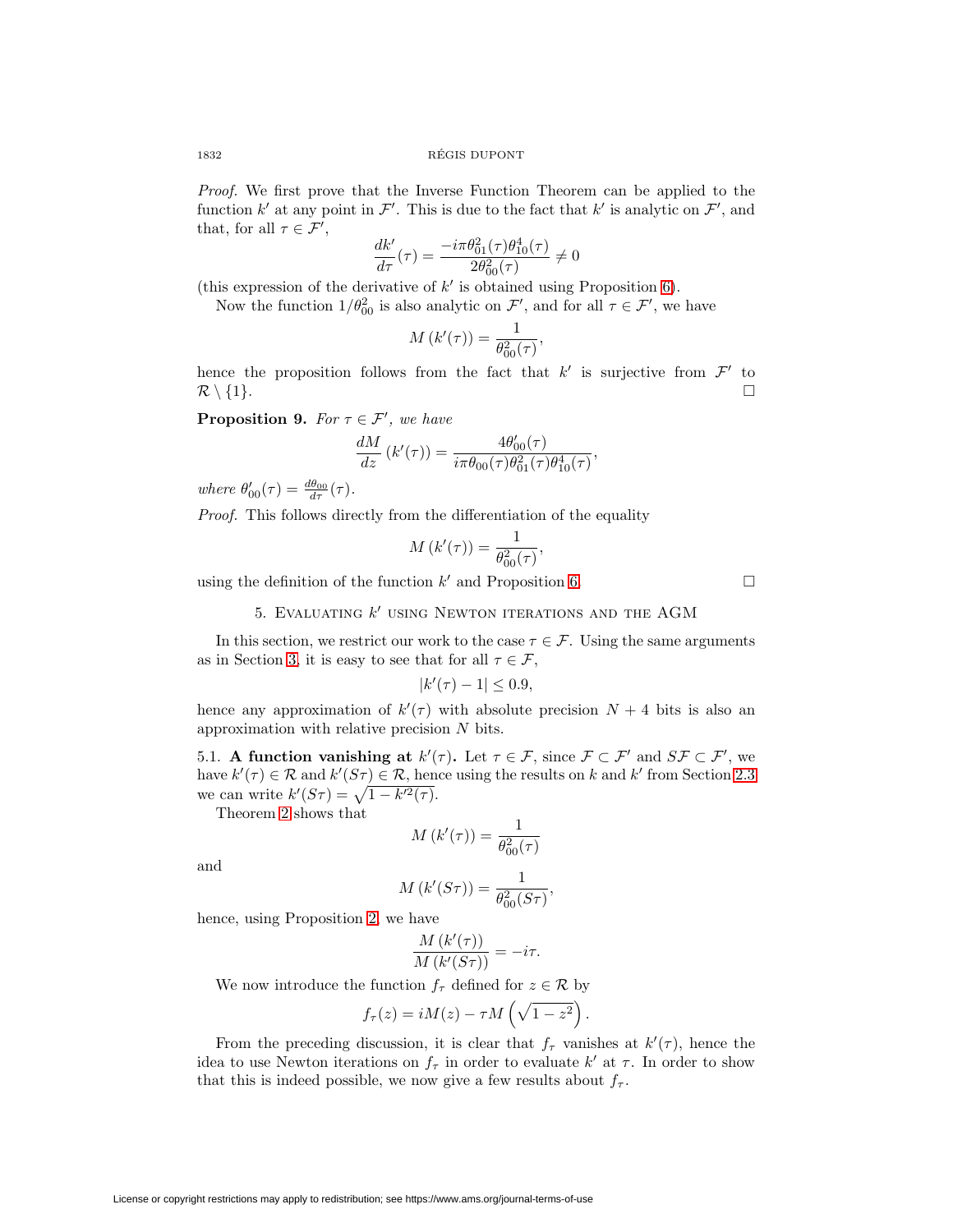**Proposition 10.** The function  $f_{\tau}$  is analytic on  $\mathcal{R}\setminus\{1\}$ .

*Proof.* This is a direct consequence of the definition of  $f_{\tau}$  and of Proposition [8.](#page-8-2)  $\Box$ 

<span id="page-10-0"></span>**Proposition 11.** For all  $\tau \in \mathcal{F}$ ,

$$
\frac{df_{\tau}}{dz} (k'(\tau)) = \frac{-2}{\pi \tau \theta_{01}^2(\tau) \theta_{10}^4(\tau)}.
$$

*Proof.* Differentiating the definition of  $f_\tau$ , we get

$$
\frac{df_{\tau}}{dz}(z) = i\frac{dM}{dz}(z) + \frac{\tau z}{\sqrt{1-z^2}}\frac{dM}{dz}\left(\sqrt{1-z^2}\right),
$$

hence

$$
\frac{df_{\tau}}{dz} (k'(\tau)) = i \frac{dM}{dz} (k'(\tau)) + \frac{\tau k'(\tau)}{k'(S\tau)} \frac{dM}{dz} (k'(S\tau)).
$$

Using the expression for  $\frac{dM}{dz}(k'(\tau))$  obtained in Proposition [9,](#page-9-0) we get

$$
\frac{df_{\tau}}{dz}(k'(\tau)) = \frac{4\theta'_{00}(\tau)}{\pi\theta_{00}(\tau)\theta_{01}^2(\tau)\theta_{10}^4(\tau)} + \frac{4\tau k'(\tau)\theta'_{00}(S\tau)}{i\pi k'(S\tau)\theta_{00}(S\tau)\theta_{01}^2(S\tau)\theta_{10}^4(S\tau)}.
$$

Now, differentiating the identity

$$
\theta_{00}^2(S\tau)=-i\tau\theta_{00}^2(\tau)
$$

gives us

$$
2\theta_{00}(S\tau)\theta'_{00}(S\tau) = -i\tau^2\theta_{00}(\tau)\left(\theta_{00}(\tau) + 2\tau\theta'_{00}(\tau)\right).
$$

Using the equalities

$$
k'(\tau)=\frac{\theta_{01}^2(\tau)}{\theta_{00}^2(\tau)}
$$

and

$$
k'(S\tau) = k(\tau) = \frac{\theta_{10}^2(\tau)}{\theta_{00}^2(\tau)},
$$

and the transformation formulae given in Proposition [2,](#page-2-0) we obtain the announced result.  $\Box$ 

We now introduce the function  $g:\mathcal{R}\setminus\{1\}\to\mathbb{C}$  defined by

$$
g(z) = \frac{M(z)^3}{z(1 - z^2)}
$$

for all  $z \in \mathcal{R} \setminus \{1\}.$ 

It is easy to see that g is analytic on  $\mathcal{R}\setminus\{1\}$ . Now, using the definitions of k and  $k'$  and Theorem [2](#page-8-1) we have, for all  $\tau \in \mathcal{F}$ ,

$$
g(k'(\tau)) = \frac{1}{\theta_{01}^2(\tau)\theta_{10}^4(\tau)},
$$

hence from Proposition [11](#page-10-0)

$$
\frac{df_{\tau}}{dz} (k'(\tau)) = \frac{-2}{\pi \tau} g (k'(\tau)).
$$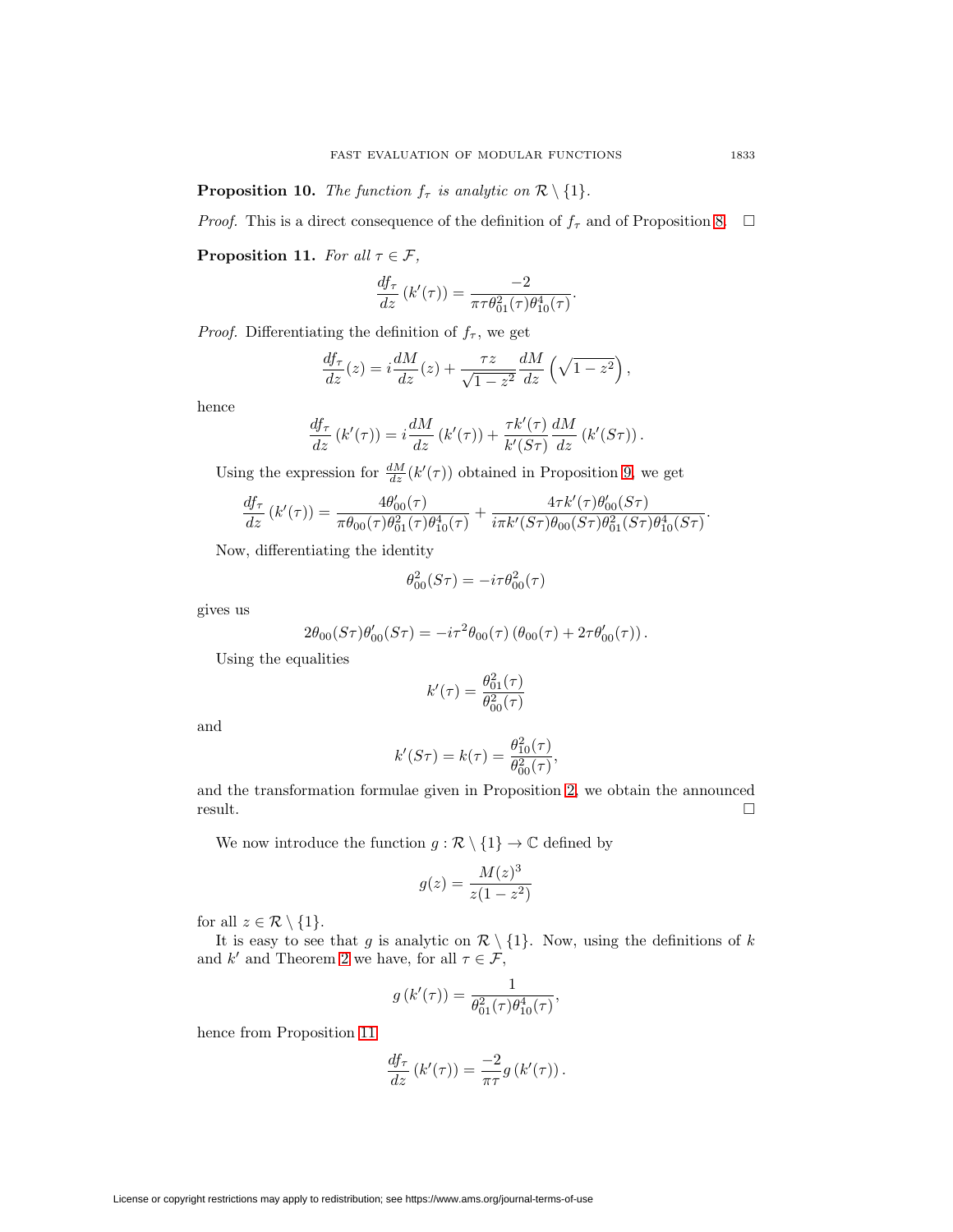5.2. **Newton iterations for the function**  $f_{\tau}$ . In this section, we fix  $\tau \in \mathcal{F}$ , and write  $\xi = k'(\tau)$ .

Since  $f_{\tau}$  is analytic on R and vanishes at  $\xi$ , Newton iterations on  $f_{\tau}$  are a method of choice for the evaluation of  $k'$  at  $\tau$ . Classically, this is done by first setting  $z_0$  to some approximation of  $\xi$ , then by considering iterations of the form

$$
z_{n+1} = z_n - \frac{f_\tau(z_n)}{f'_\tau(z_n)}.
$$

If  $z_0$  is sufficiently close to  $\xi$ , then the sequence  $(z_n)$  will converge to  $\xi$ , and the convergence will be quadratic.

It can be proven that if we replace  $f'_{\tau}(z_n)$  by  $f'_{\tau}(\xi)$  in each iteration, then the same result holds. However, this is usually not very useful since  $\xi$  is precisely the quantity we want to compute. In our case, we consider iterations of the form

$$
z_{n+1} = z_n + \frac{\pi \tau f_{\tau}(z_n)}{2g(z_n)}.
$$

The idea is that, since  $z_n$  is an approximation of  $\xi$ , then  $\frac{-2}{\pi\tau}g(z_n)$  is an approximation of  $\frac{-2}{\pi\tau}g(\xi) = f'_{\tau}(\xi)$ . More precisely, if we introduce the values  $F(\tau)$  and  $G(\tau)$  defined for all  $\tau \in \mathcal{F}$  by<br> $^3$  $^3$ 

$$
F(\tau) = \sup_{n \ge 2} \left| \frac{f_{\tau}^{(n)}(\xi)}{n! f_{\tau}'(\xi)} \right|^{\frac{1}{n-1}}
$$

and

$$
G(\tau) = \sup_{n \ge 1} \left| \frac{g^{(n)}(\xi)}{n!g(\xi)} \right|^{\frac{1}{n}},
$$

we have the following result.

<span id="page-11-1"></span>**Theorem 3.** Let  $\tau \in \mathcal{F}$  and  $\xi = k'(\tau)$ . Define the sequence  $(z_n)$  by  $z_0 \in \mathcal{R} \setminus \{1\}$ and

$$
z_{n+1} = z_n + \frac{\pi \tau f_\tau(z_n)}{2g(z_n)}
$$

for all  $n \in \mathbb{N}$ . Then, if

$$
|\xi - z_0| \le \frac{1}{6 \operatorname{Max}(F(\tau), G(\tau))}
$$

and

$$
|\xi - z_0| < \frac{1}{2} \operatorname{Min} (|\xi|, |1 - \xi|),
$$

the sequence  $(z_n)$  is well defined and we have, for all  $n \geq 0$ ,

$$
|\xi - z_n| \le \left(\frac{1}{2}\right)^{2^n - 1} |\xi - z_0|.
$$

In order to prove this theorem, we first prove the following lemma.

<span id="page-11-2"></span>**Lemma 1.** Let  $\tau \in \mathcal{F}$ ,  $\xi = k'(\tau)$ , and  $\alpha = \text{Max}(F(\tau), G(\tau))$ . Then for all  $z \in \mathcal{R} \setminus \{1\}$  such that

$$
2\alpha \left| \xi - z \right| < 1,
$$

<span id="page-11-0"></span><sup>&</sup>lt;sup>3</sup>The fact that  $F(\tau)$  and  $G(\tau)$  are indeed finite follows from the analyticity of  $f_{\tau}$  and g.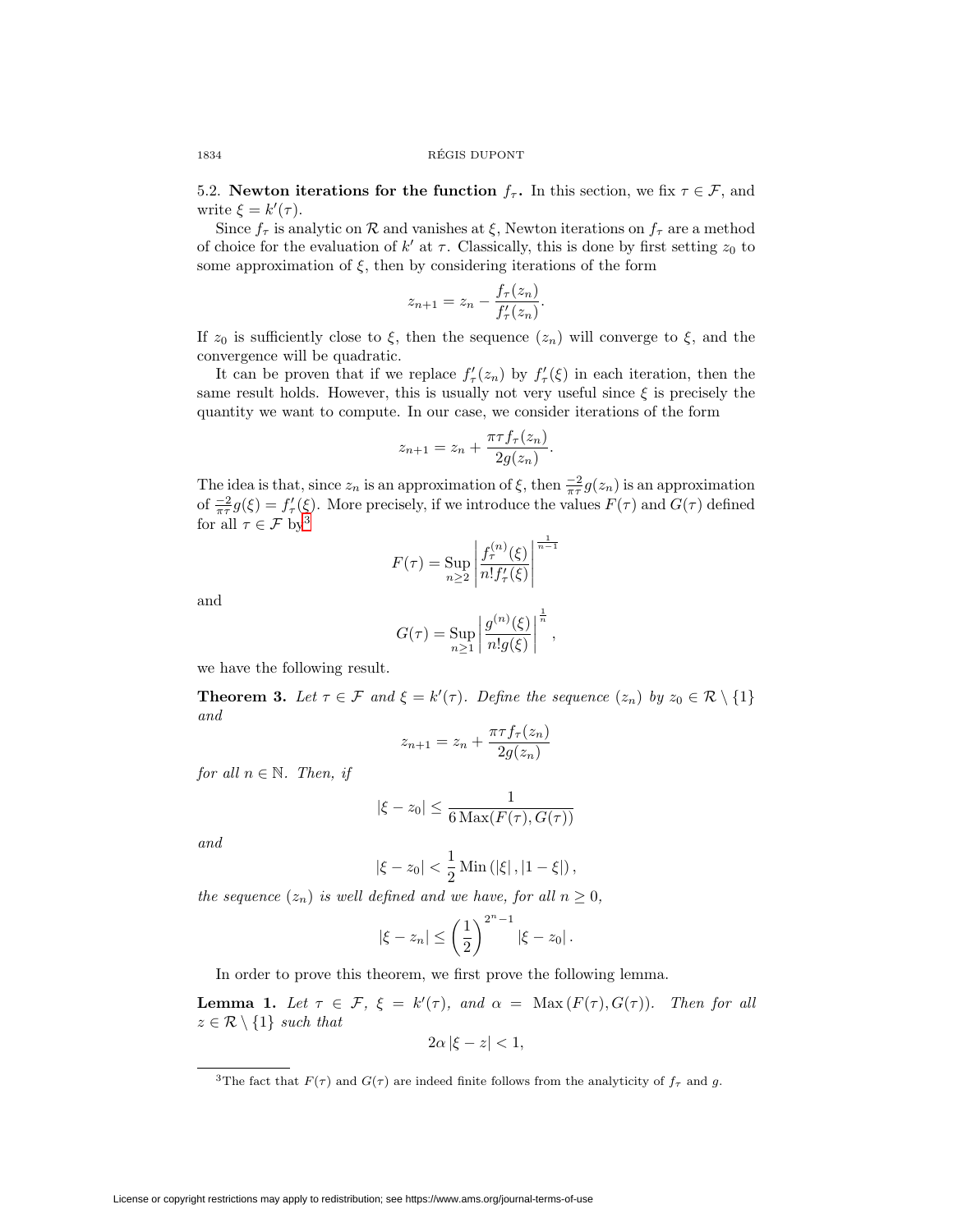we have

$$
\left|\xi - z + \frac{\pi\tau f_{\tau}(z)}{2g(z)}\right| \le \frac{2\alpha |z - \xi|^2}{1 - 2\alpha |z - \xi|}.
$$

*Proof.* Let  $\tau \in \mathcal{F}, \xi = k'(\tau)$ , and  $\alpha = \text{Max}(F(\tau), G(\tau))$ . We have

$$
\left| \xi - z + \frac{\pi \tau f_{\tau}(z)}{2g(z)} \right| = \left| \frac{\pi \tau}{2g(z)} \right| \cdot \left| f_{\tau}(z) - (z - \xi) \left( \frac{-2}{\pi \tau} g(z) \right) \right|
$$
  
\n
$$
\leq \left| \frac{\pi \tau}{2g(z)} \right| \left( \left| f_{\tau}(z) - (z - \xi) \left( \frac{-2}{\pi \tau} g(\xi) \right| \right)
$$
  
\n
$$
+ |z - \xi| \cdot \left| \frac{2}{\pi \tau} \right| \cdot |g(z) - g(\xi)| \right)
$$
  
\n
$$
\leq \left| \frac{g(\xi)}{g(z)} \right| \left( \frac{|f_{\tau}(z) - (z - \xi) f'_{\tau}(\xi)|}{|f'_{\tau}(\xi)|} + |x - \xi| \cdot \frac{|g(z) - g(\xi)|}{|g(\xi)|} \right).
$$

Now, consider the Taylor expansion for  $f_\tau$  at  $\xi\colon$ 

$$
f_{\tau}(z) = (z - \xi) f'_{\tau}(\xi) + \sum_{n \ge 2} \frac{f_{\tau}^{(n)}(\xi)}{n!} (z - \xi)^n,
$$

hence

$$
\left| \frac{f_{\tau}(z) - (z - \xi)f'_{\tau}(\xi)}{f'_{\tau}(\xi)} \right| \leq \sum_{n \geq 2} \left| \frac{f_{\tau}^{(n)}(\xi)}{n!f'_{\tau}(\xi)} \right| \cdot |z - \xi|^{n}
$$

$$
\leq \sum_{n \geq 2} F(\tau)^{n-1} |z - \xi|^{n}
$$

$$
\leq \frac{F(\tau) |z - \xi|^{2}}{1 - F(\tau) |z - \xi|},
$$

since, by hypothesis,  $F(\tau) |z - \xi| < 1$ .

In a similar fashion, by considering the Taylor expansion for  $g$  at  $\xi$  and using the definition of  $G(\tau)$ , we get

$$
\frac{g(z)}{g(\xi)} = 1 + \sum_{n \ge 1} \frac{g^{(n)}(\xi)}{n!g(\xi)} (z - \xi)^n,
$$

where

$$
\left|\sum_{n\geq 1}\frac{g^{(n)}(\xi)}{n!g(\xi)}(z-\xi)^n\right|\leq \frac{G(\tau)|z-\xi|}{1-G(\tau)|z-\xi|}.
$$

The hypothesis on  $|z-\xi|$  implies that

$$
\frac{G(\tau)|z-\xi|}{1-G(\tau)|z-\xi|} < 1,
$$

hence we get

$$
\left|\frac{g(\xi)}{g(z)}\right| \le \frac{1}{1 - \frac{G(\tau)|z - \xi|}{1 - G(\tau)|z - \xi|}} = \frac{1 - G(\tau)|z - \xi|}{1 - 2G(\tau)|z - \xi|}.
$$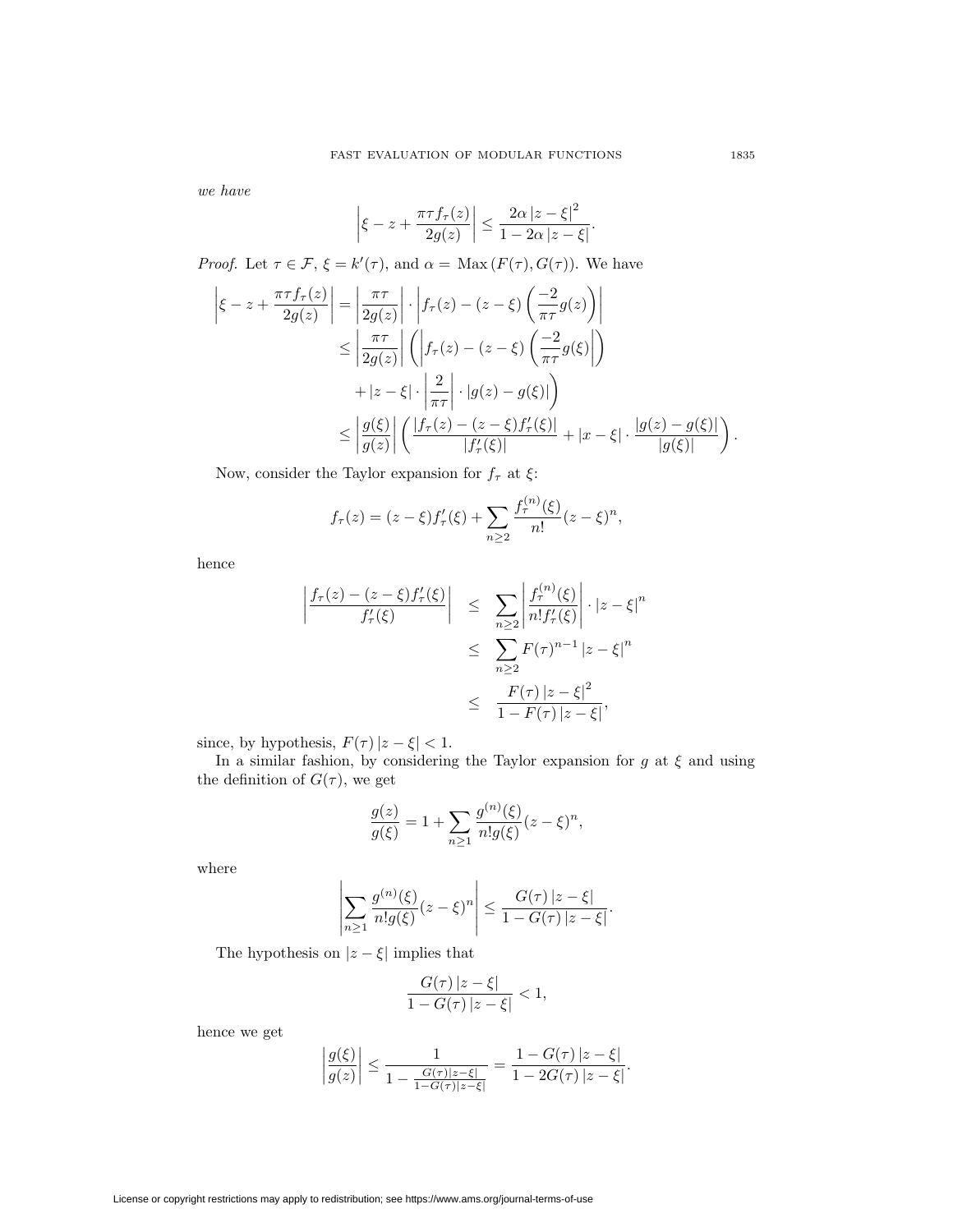1836 REGIS DUPONT ´

These inequalities, combined with the fact that the functions  $x \mapsto \frac{x}{1-x}$  and  $x \mapsto \frac{1-x}{1-2x}$  are increasing on  $[0,1/2]$  and the definition of  $\alpha$ , prove that

$$
\left|\xi - z + \frac{\pi\tau f_\tau(z)}{2g(z)}\right| \le \frac{2\alpha |z - \xi|^2}{1 - 2\alpha |z - \xi|}.
$$

*Proof of Theorem [3](#page-11-1).* Let  $\tau \in \mathcal{F}, \xi = k'(\tau), \alpha = \text{Max}(F(\tau), G(\tau))$ , and  $z_0 \in \mathcal{R} \setminus \{1\}$ such that

- $6\alpha |\xi z_0| < 1$ ,
- $|\xi z_0| < |z_0|$ ,
- $|\xi z_0| < |1 z_0|$ .

We define the sequence  $(z_n)$  by

$$
z_{n+1} = z_n + \frac{\pi \tau f_\tau(z_n)}{2g(z_n)}
$$

for all  $n \in \mathbb{N}$ , and let  $\lambda = 2\alpha |\xi - z_0|$ .

We now prove, by induction on n, that for all  $n \in \mathbb{N}$ ,  $z_n \in \mathcal{R} \setminus 1$  (i.e., the sequence is well defined), and

<span id="page-13-0"></span>(4) 
$$
|\xi - z_n| \leq \left(\frac{\lambda}{1-\lambda}\right)^{2^n-1} |\xi - z_0|.
$$

This is clearly true for  $n = 0$ , we now show that if it holds for n, then it holds for  $n+1$ .

Since  $z_n \in \mathcal{R} \setminus \{1\}$ , then  $z_{n+1}$  is well defined. Since  $6\alpha |\xi - z_0| < 1$ , we have  $\frac{\lambda}{1-\lambda}$  < [1](#page-11-2), hence  $|\xi - z_n| \le |\xi - z_0|$ , and Lemma 1 can be applied to  $z_n$  to show that

$$
|\xi - z_{n+1}| \le \frac{2\alpha |\xi - z_n|^2}{1 - 2\alpha |\xi - z_n|}.
$$

Combining this with the fact that equation [\(4\)](#page-13-0) holds for  $z_n$ , we get

$$
|\xi - z_{n+1}| \leq \frac{2\alpha}{1 - 2\alpha |\xi - z_n|} \left( \left( \frac{\lambda}{1 - \lambda} \right)^{2^n - 1} |\xi - z_0| \right)^2
$$
  

$$
\leq \frac{2\alpha}{1 - 2\alpha |\xi - z_n|} \left( \frac{\lambda}{1 - \lambda} \right)^{2^{n+1} - 2} |\xi - z_0|^2
$$
  

$$
\leq \left( \frac{\lambda}{1 - \lambda} \right)^{2^{n+1} - 1} |\xi - z_0|.
$$

Now, the condition  $6\alpha |\xi - z_0| < 1$  ensures that  $\frac{\lambda}{1-\lambda} < \frac{1}{2}$ , hence

$$
|\xi - z_{n+1}| \leq \left(\frac{1}{2}\right)^{2^{n+1}-1} |\xi - z_0| \leq |\xi - z_0|.
$$

Since  $|\xi - z_0| < \frac{|\xi|}{2}$  and  $|\xi - z_0| < \frac{|1-\xi|}{2}$ , then  $z_{n+1}$  lies in  $\mathcal{R} \setminus \{1\}$ , and the theorem is proved.  $\Box$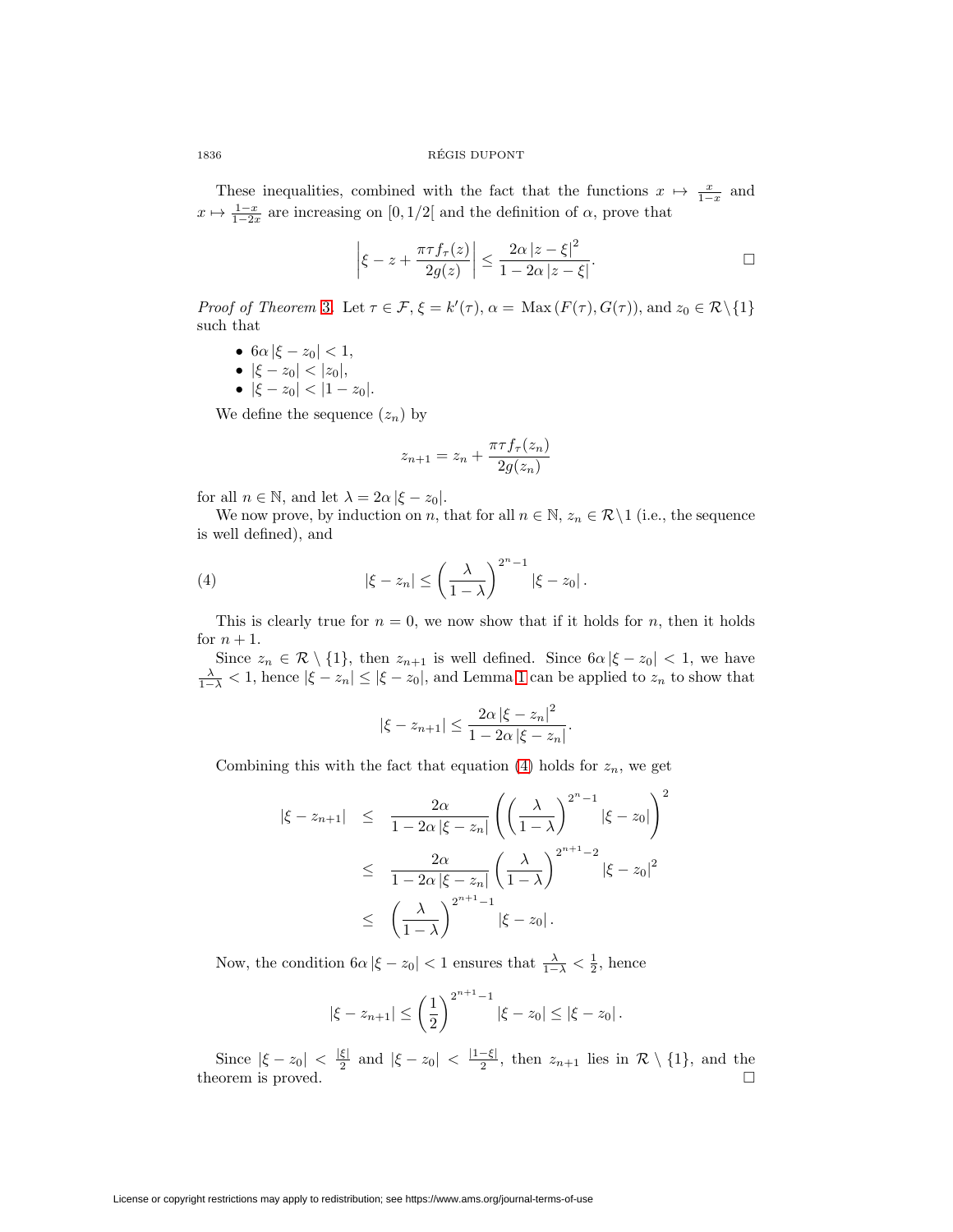6.1. **Evaluation of the AGM.** In this section, we let  $z \in \mathcal{R}$  and we denote by  $(a_n)$ and  $(b_n)$  the sequences associated with the computation of  $M(z)$  (letting  $a_0 = 1$ ) and  $b_0 = z$ ).

We begin by giving an upper bound on the number of AGM iterations required in order to compute  $M(z)$  to a given relative precision.

<span id="page-14-3"></span>**Proposition 12.** For all  $z \in \mathcal{R}$ ,  $N \in \mathbb{N}$ , if we denote by  $(a_n)$  and  $(b_n)$  the sequences associated with the computation of  $M(z)$  (with  $a_0 = 1$  and  $b_0 = z$ ) and define  $n_N$ by

$$
n_N = \text{Max}\left( \left\lceil \log_2 |\log_2 |z|| \right\rceil, 1 \right) + \left\lceil \log_2 (N+3) - 1 \right\rceil,
$$

then  $a_{n_N}$  is an approximation of  $M(z)$  to relative precision N bits.

*Proof.* Let  $z \in \mathcal{R}$  and  $N \geq 0$ . As usual, we denote by  $(a_n)$  and  $(b_n)$  the AGM sequences associated with the computation of  $M(z)$ , and we introduce the following auxilliary sequences:

- $(m_n)_{n\in\mathbb{N}}$  (resp.  $(M_n)_{n\in\mathbb{N}}$ ), defined by  $m_n =$  Min $(|a_n|, |b_n|)$  (resp.  $M_n =$  $\text{Max} (|a_n|, |b_n|)$  for all  $n \geq 0$ ,
- $(c_n)_{n\in\mathbb{N}}$  defined by  $c_n = M_n/m_n$  for all  $n \geq 0$ , and
- $(\theta_n)_{n \in \mathbb{N}}$ , where  $\theta_n$  is the unoriented angle between  $a_n$  and  $b_n$ .

The sequence  $(M_n)$  is clearly decreasing while, from the proof of Proposition 2.1 of [\[4\]](#page-24-6),

<span id="page-14-2"></span>(5) 
$$
|a_{n+1} - b_{n+1}| \leq \frac{|a_n - b_n|}{2},
$$

(6) 
$$
m_{n+1} \geq m_n \cos \frac{\theta_n}{2},
$$

<span id="page-14-1"></span>(7) 
$$
m_n \geq \frac{\sin \theta_0}{\theta_0} m_0 \geq \frac{2}{\pi} m_0,
$$

and  $\theta_{n+1} \leq \frac{\theta_n}{2}$  for all  $n \geq 0$ . We then have, for  $n \geq 0$ ,

$$
\left|\frac{a_{n+1}}{b_{n+1}}\right|^2 = \frac{|a_n + b_n|^2}{4|a_n b_n|} \le \frac{(2M_n)^2}{4M_n m_n} = c_n
$$

and

$$
\left|\frac{b_{n+1}}{a_{n+1}}\right|^2 = \frac{4|a_n b_n|}{|a_n + b_n|^2} \le \frac{4M_n m_n}{4m_n^2 \cos^2 \theta_n} = \frac{c_n}{\cos^2 \theta_n},
$$

where we used the fact that

 $|a_n + b_n|^2 = |a_n|^2 + |b_n|^2 + 2 |a_n b_n| \cos \theta_n \ge 2m_n^2(1 + \cos \theta_n) = 4m_n^2 \cos^2 \theta_n.$ 

Using the fact that  $\theta_n \leq \frac{\pi}{2}$ , this proves that

<span id="page-14-0"></span>
$$
(8) \t\t\t c_{n+1} \leq \sqrt{2c_n}.
$$

For all  $n \geq 0$ , we have

$$
|a_{n+1} - b_{n+1}| = \frac{|\sqrt{a_n} - \sqrt{b_n}|^2}{2} = \frac{|a_n - b_n|^2}{2|\sqrt{a_n} + \sqrt{b_n}|^2},
$$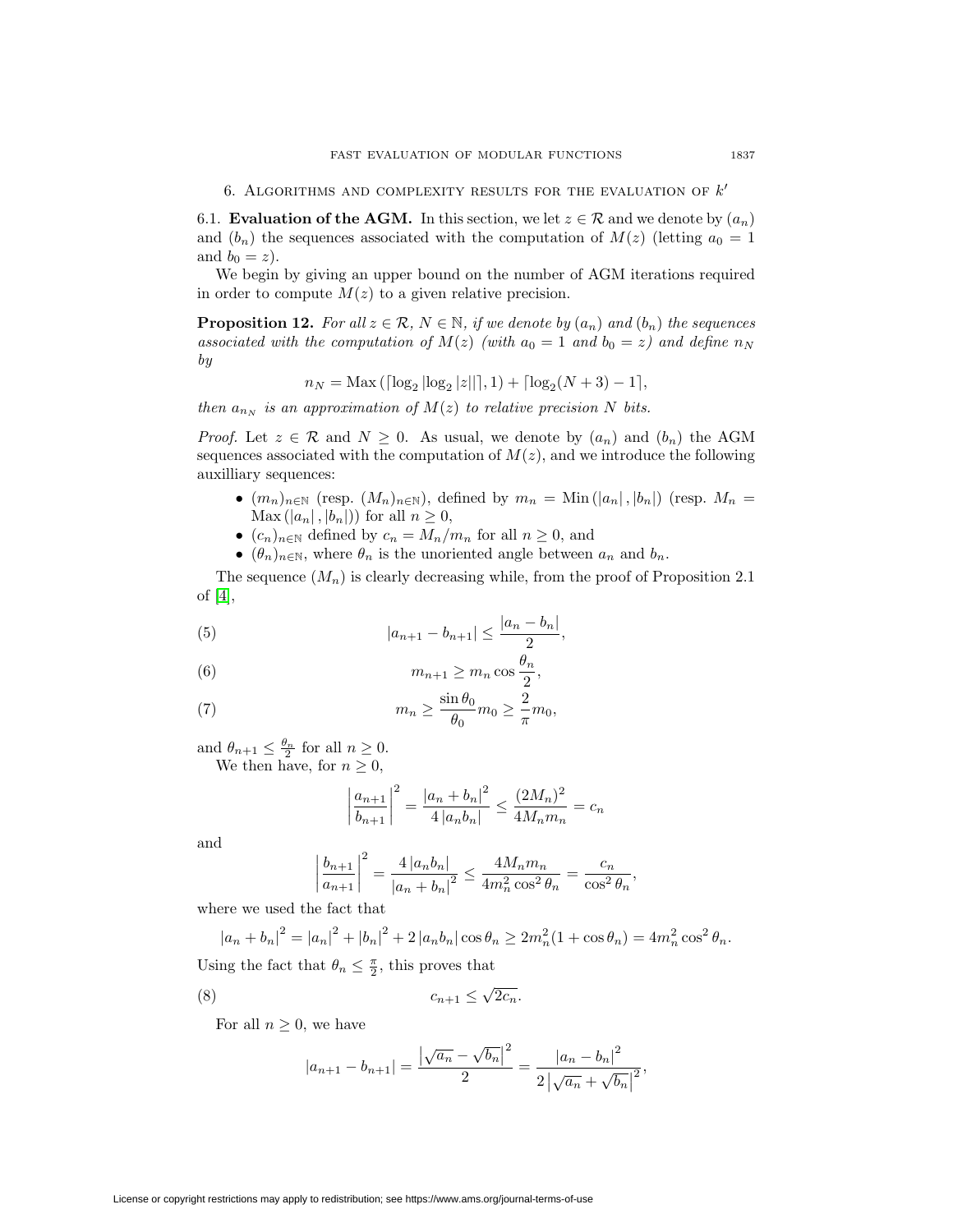and

$$
\left|\sqrt{a_n} + \sqrt{b_n}\right|^2 = |a_n| + |b_n| + 2\left|\sqrt{a_n}\sqrt{b_n}\cos\frac{\theta_n}{2}\right|
$$
  

$$
\ge 2m_n\left(1 + \cos\frac{\theta_n}{2}\right) = 4m_n\cos^2\frac{\theta_n}{4},
$$

so (using the fact that  $\frac{\theta_n}{4} \leq \frac{\pi}{8}$ ),

<span id="page-15-0"></span>(9) 
$$
|a_{n+1} - b_{n+1}| \leq \frac{|a_n - b_n|^2}{\alpha m_n},
$$

where  $\alpha = 8 \cos^2 \frac{\pi}{8} = 4 \left( 1 + \frac{1}{\sqrt{2}} \right)$  $\frac{1}{2}$ .

Now, let  $n_0 = \text{Max}(\lceil \log_2 |\log_2 |z|| \rceil, 1)$ : since  $\log_2 c_0 = \lfloor \log_2 |z||$ , then (by an induction using equation [\(8\)](#page-14-0))  $\log_2 c_{n_0} \leq 1$ , hence  $c_{n_0} \leq 2$ . Moreover,

 $|a_{n_0} - b_{n_0}|^2 = |a_{n_0}|^2 + |b_{n_0}|^2 - 2 |a_{n_0}b_{n_0}| \cos \theta_{n_0} = M_{n_0}^2 + m_{n_0}^2 - 2M_{n_0}m_{n_0} \cos \theta_{n_0}$ so that, if we use the facts that  $\theta_{n_0} \leq \frac{\pi}{4}$  and that the function  $x \mapsto x^2 + 1 - \sqrt{2}x$ is increasing on  $[1, 2]$ ,

<span id="page-15-1"></span>(10) 
$$
\frac{|a_{n_0} - b_{n_0}|}{m_{n_0}} = \sqrt{c_{n_0}^2 + 1 - 2c_{n_0}\cos\theta_{n_0}} \le \sqrt{c_{n_0}^2 + 1 - \sqrt{2}c_{n_0}} \le \sqrt{5 - 2\sqrt{2}}.
$$

A direct induction using equations [\(9\)](#page-15-0) and [\(7\)](#page-14-1) shows that, for all  $k \geq 0$ ,

<span id="page-15-2"></span>(11) 
$$
\log_2 \frac{|a_{n_0+k} - b_{n_0+k}|}{\alpha m_{n_0} \frac{\sin \theta_{n_0}}{\theta_{n_0}}} \leq 2^k \log_2 \frac{|a_{n_0} - b_{n_0}|}{\alpha m_{n_0} \frac{\sin \theta_{n_0}}{\theta_{n_0}}}.
$$

Using equation [\(10\)](#page-15-1) (and the fact that  $\frac{\sin \theta_{n_0}}{\theta_{n_0}} \geq \frac{2\sqrt{2}}{\pi}$ ), we find that

$$
\log_2 \frac{|a_{n_0} - b_{n_0}|}{\alpha m_{n_0} \frac{\sin \theta_{n_0}}{\theta_{n_0}}} \le -2,
$$

so that (by equation [\(11\)](#page-15-2)) for all  $k \geq 0$ ,

$$
\frac{|a_{n_0+k} - b_{n_0+k}|}{m_{n_0} \frac{\sin \theta_{n_0}}{\theta_{n_0}}} \le \frac{\alpha}{2^{2^{k+1}}} \le \frac{1}{2^{2^{k+1}-3}}.
$$

We are now ready to prove the announced result. Using equation [\(5\)](#page-14-2), one proves that for all  $n \geq 0$ ,  $|M(z) - a_n| \leq |a_n - b_n|$ , and equation [\(7\)](#page-14-1) shows that  $|M(z)| \geq$  $m_n \frac{\sin \theta_n}{\theta_n}$  for all n, so that

$$
\frac{|M(z) - a_{n_0+k}|}{|M(z)|} \le \frac{|a_{n_0+k} - b_{n_0+k}|}{m_{n_0} \frac{\sin \theta_{n_0}}{\theta_{n_0}}} \le \frac{1}{2^{2^{k+1}-3}}.
$$

If we set  $n_1 = n_0 + \lceil \log_2(N+3) - 1 \rceil$ , then the above equation proves that  $a_{n_1}$  is indeed an approximation of  $M(z)$  with relative precision N bits.  $\Box$ 

This shows that Algorithm [3](#page-16-0) can be used for the evaluation of  $M(z)$ .

Note that, using Newton iterations, square roots can be extracted to relative precision N bits in time  $O(\mathcal{M}(N))$  [\[3\]](#page-24-9).

License or copyright restrictions may apply to redistribution; see https://www.ams.org/journal-terms-of-use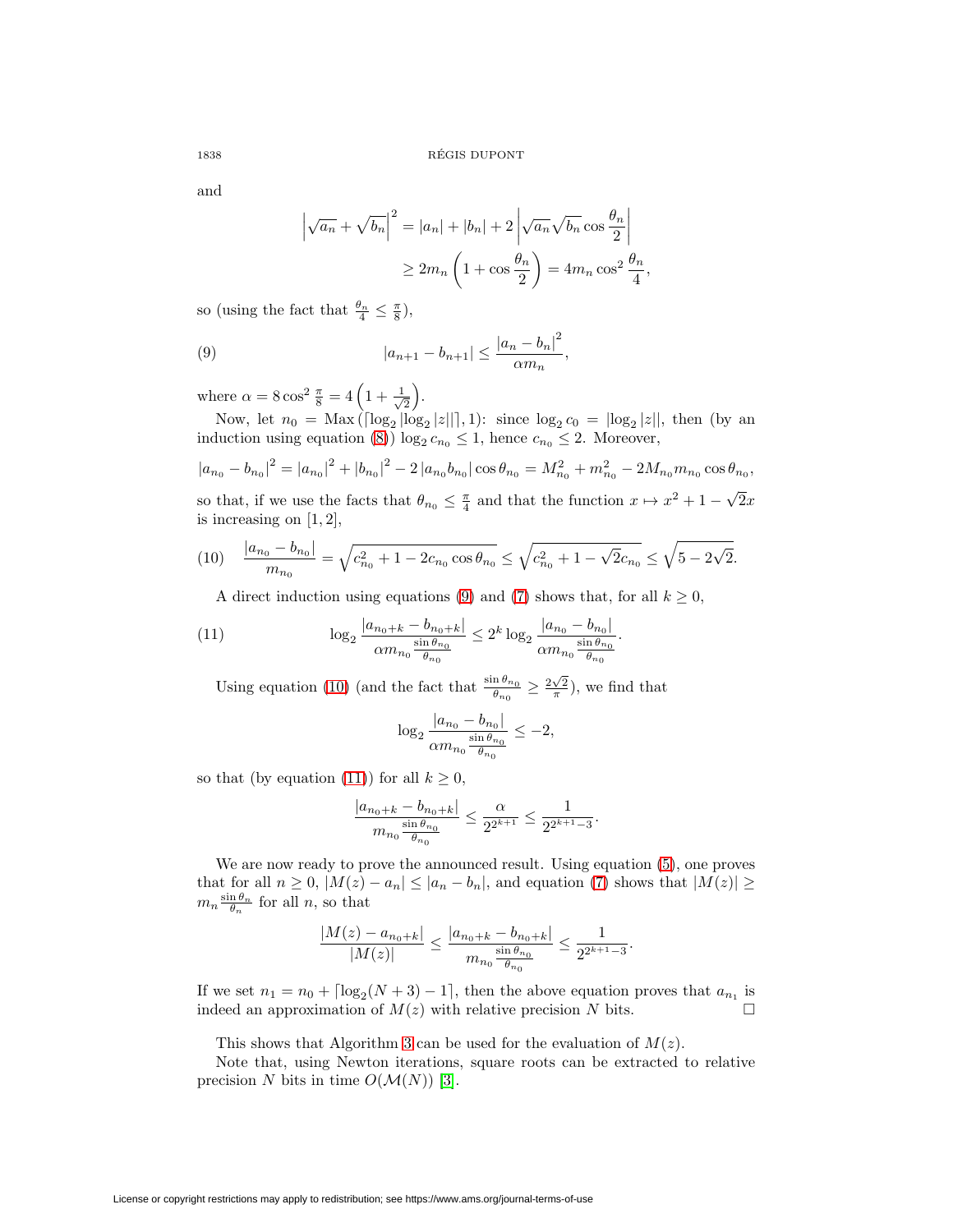```
Algorithm: EvaluateM
input : z \in \mathcal{R}, N \in \mathbb{N}output: M such that |M - M(z)| / |M(z)| < 2^{-N}a \leftarrow 1;
b \leftarrow z;K \leftarrow \lceil \log_2 |\log_2 |z|| \rceil + \lceil \log_2(N+3) \rceil;for k = K - 1 to 0 do
    c \leftarrow a + b;b \leftarrow \sqrt{ab};
    a \leftarrow c/2end
return a;
```
<span id="page-16-0"></span>

We now discuss precision. It is easy to see that only a constant number of bits of relative precision can be lost at each iteration, hence it is sufficient to work with a relative precision of

$$
N + 2 + 2n_N = O(N + \log |\log |z||)
$$
 bits,

with  $n_N$  as defined in Proposition [12.](#page-14-3) This leads to the following result.

**Corollary 1.** The time complexity of algorithm EvaluateM is in

 $O(M(N + \log |\log |z||) (\log |\log |z|| + \log N)).$ 

If we suppose that  $z$  lies in a compact subset of  $R$ , then the complexity is in

 $O(M(N) \log N)$ .

6.2. **Evaluating** k' at a fixed  $\tau \in \mathcal{F}$ . In this section, we fix some  $\tau \in \mathcal{F}$  and study the complexity of the evaluation of  $k'$  at  $\tau$  as a function of the required relative precision N. Our algorithm is based on Theorem [3.](#page-11-1) Since precision considerations will play an important role in this algorithm and its complexity, we begin by investigating them, before describing the algorithm itself.

6.2.1. Precision considerations. We first note that if  $k'(\tau)$  is needed to relative precision N bits, the remark from the beginning of Section [5](#page-9-1) shows that it is sufficient to compute an approximation to absolute precision  $N + 4$  bits.

To evaluate k', we will use Newton iterations on the function  $f_{\tau}$ . The validity of our algorithm will be based on the following (slight) variant of Theorem [3.](#page-11-1)

<span id="page-16-1"></span>**Proposition 13.** Let  $\tau \in \mathcal{F}$  and let  $(z_n)$  and  $(z'_n)$  be two sequences such that

$$
|k'(\tau) - z_0| \leq \text{Min}\left(\frac{1}{10F(\tau)}, \frac{1}{10G(\tau)}, \frac{|k'(\tau)|}{4}, \frac{|1 - k'(\tau)|}{4}\right)
$$

,

 $z'_0 = z_0$  and for all  $n \ge 1$ ,

$$
|z_n - z'_n| \le \left(\frac{1}{2}\right)^{2^n} |k'(\tau) - z_0|
$$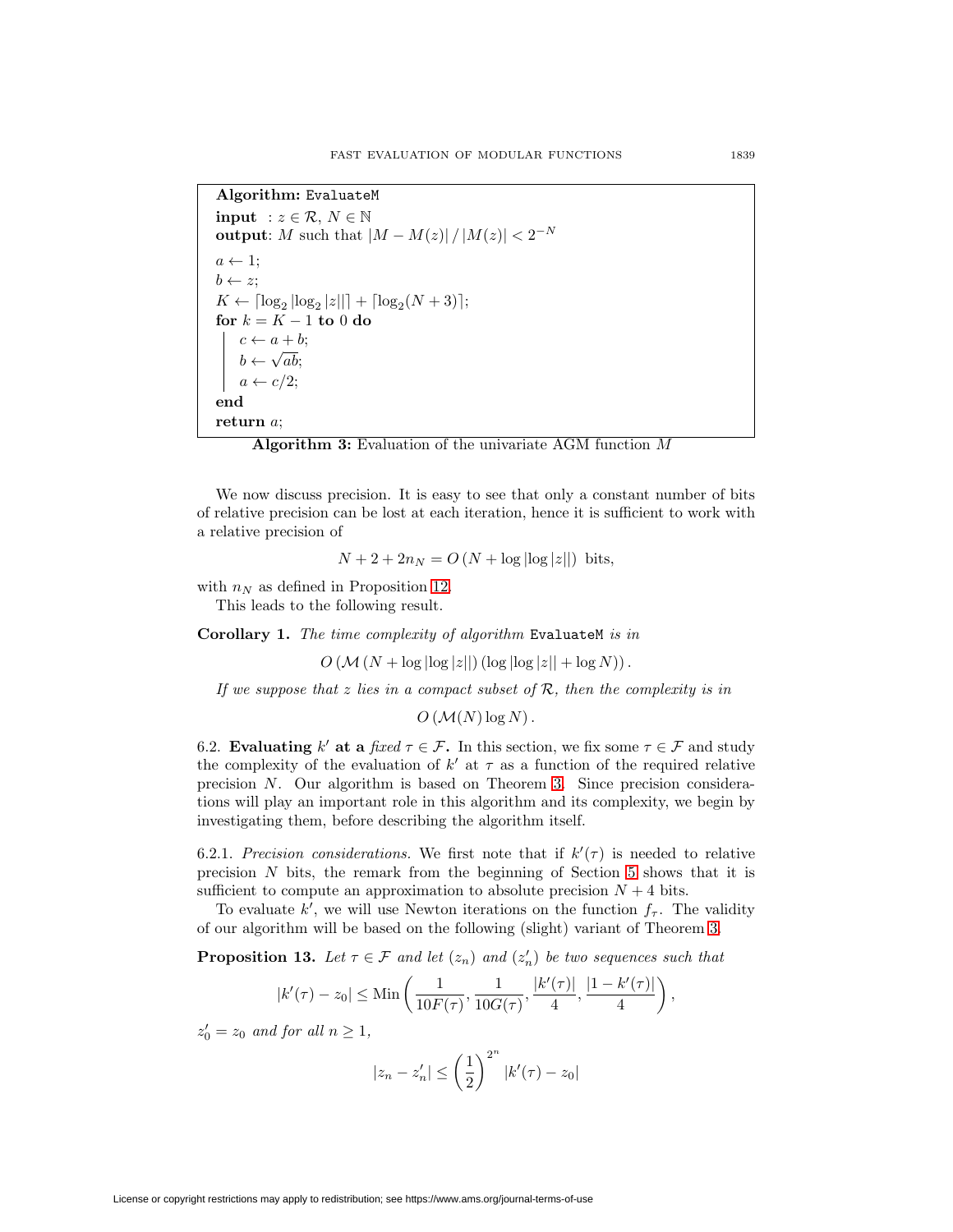and

$$
z'_{n+1} = z_n + \frac{\pi \tau f_{\tau}(z_n)}{2g(z_n)}.
$$

Then, for all  $n \geq 0$ , we have

$$
|k'(\tau) - z_n| \leq \left(\frac{1}{2}\right)^{2^n - 1} |k'(\tau) - z_0|.
$$

Proof. The proof mimics that of Theorem [3.](#page-11-1)

The interest of this proposition is that the sequence  $(z_n)$  used in Theorem [3](#page-11-1) does converge to  $k'(\tau)$ , but cannot be computed exactly (since algorithms can only handle numbers with finite precision). Here, the elements of the sequence  $(z_n)$ approximate those of the sequence  $(z'_n)$ , hence our algorithm will use the sequence  $(z_n).$ 

If we define  $b_{\tau}$  by

$$
b_{\tau} = \log_2 \left( \text{Max} \left( 10 F(\tau), 10 G(\tau), \frac{4}{|k'(\tau)|}, \frac{4}{|1 - k'(\tau)|} \right) \right),\right)
$$

then Proposition [13](#page-16-1) tells us that if  $z_0$  is an approximation of  $k'(\tau)$  to absolute precision  $b_{\tau}$  bits and if, for all  $n \geq 0$ ,  $z_{n+1}$  is an approximation of

$$
z_n + \frac{\pi \tau f_\tau(z_n)}{2g(z_n)}
$$

to absolute precision at least  $2^{n+1} + b_{\tau}$  bits, then for all  $n \geq 0$ ,  $z_n$  is an approximation of  $k'(\tau)$  to absolute precision  $2^{n} - 1 + b_{\tau}$  bits. Our algorithm will compute such a sequence  $(z_n)$  to approximate  $k'(\tau)$ .

We now study the precision at which computations have to be carried out to compute  $z_{n+1}$  from  $z_n$ . We have to compute

$$
\frac{\pi\tau f_{\tau}(z_n)}{2g(z_n)}
$$

to absolute precision  $2^{n+1} + 1 + b_{\tau}$  bits (since one bit of precision can be lost when summing with  $z_n$ ).

Since  $z_n$  is an approximation of  $k'(\tau)$  with absolute precision higher than  $b_\tau$  bits, then, using the definitions of  $b_{\tau}$ ,  $F(\tau)$ , and  $G(\tau)$  and Taylor expansions as in the proof of Lemma [1,](#page-11-2) we get

$$
\frac{-2}{\pi\tau}g(z_n) = \frac{df_\tau}{dz}\left(k'(\tau)\right)\left(1 + \varepsilon_g\right)
$$

and

$$
f_{\tau}(z_n) = (z_n - k'(\tau)) \frac{df_{\tau}}{dz} (k'(\tau)) (1 + \varepsilon_f),
$$

with  $|\varepsilon_g| \leq 1/5$  and  $|\varepsilon_f| \leq 1/5$ , hence

$$
\left|\frac{\pi\tau f_{\tau}(z_n)}{2g(z_n)}\right| \leq 2\left|(k'(\tau)-z_n)\right| \leq \frac{1}{2^{2^n+b_{\tau}}}.
$$

Moreover, using the fact that

$$
g(k'(\tau)) = \frac{1}{\theta_{01}^2(\tau)\theta_{10}^4(\tau)},
$$

 $\Box$ 

License or copyright restrictions may apply to redistribution; see https://www.ams.org/journal-terms-of-use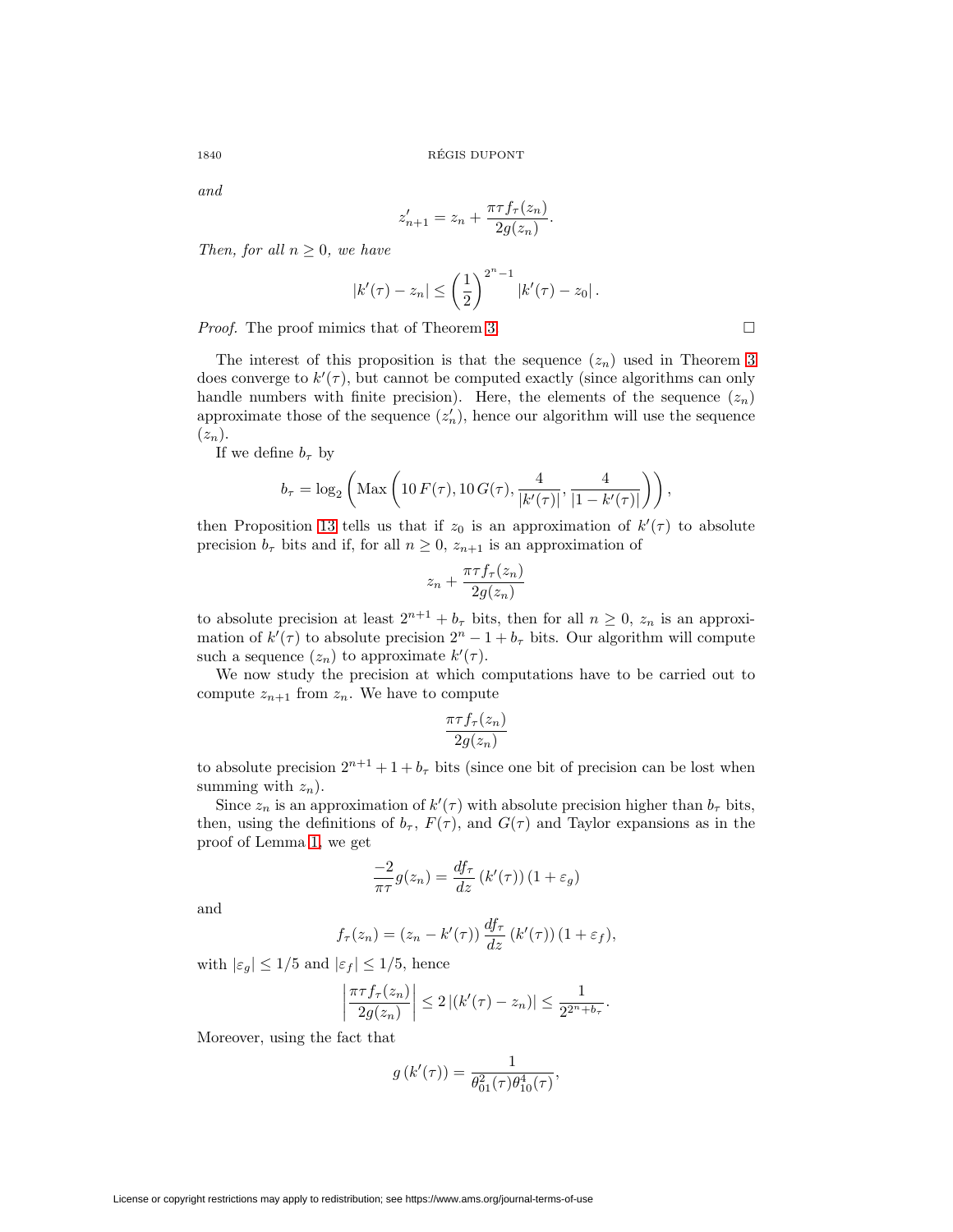it is easy to prove (by considering the definitions of  $\theta_{01}$  and  $\theta_{10}$  as q-series and the fact that  $\text{Im}(\tau) \geq \sqrt{3}/2$  since  $\tau \in \mathcal{F}$ ) that

$$
\frac{1}{10|q|} \ge |g(k'(\tau))| \ge \frac{1}{25}.
$$

Taking into account the fact that a few bits of precision can be lost in arithmetic operations, this shows that  $f_{\tau}(z_n)$  should be computed to absolute precision

$$
2^{n+1} + 4 + b_{\tau} + \log_2\left(\frac{25\pi|\tau|}{2}\right) \le 2^{n+1} + 10 + b_{\tau} + \log_2(|\tau|) \text{ bits},
$$

and  $g(z_n)$  to absolute precision

$$
2^{n} + 4 + \log_2\left(\frac{1}{10|q|}\right) \le 2^{n} + 1 - 4\text{Im}(\tau)
$$
 bits

or to relative precision  $2^n + 3$  bits.

6.2.2. The algorithm. From the discussion above, and taking into account the few bits of precision that can be lost through arithmetic operations, Algorithm [4](#page-18-0) can be used to evaluate  $k'(\tau)$ .

```
Algorithm: Evaluatekp1
input : \tau \in \mathcal{F}, N \in \mathbb{N}, b_{\tau} \in \mathbb{N}output: k'_a such that |k'(\tau) - k'_a| / |k'(\tau)| \leq 2^{-N}z \leftarrowEvaluatekpNaive(\tau, b_{\tau});n \leftarrow 0;
while 2^n-1+b_\tau\leq N+4 do
      a \leftarrowEvaluateM(z, 2^{n+1} + 12 + b_\tau + \lceil \log_2(|\tau|) \rceil);b \leftarrow \text{EvaluateM}(\sqrt{1-z^2}, 2^{n+1} + 12 + b_\tau + 2\lceil \log_2(|\tau|) \rceil);z \leftarrow z + \frac{\pi \tau z (1 - z^2)(ia - \tau b)}{2a^3};n \leftarrow n + 1;
end
return z;
```
<span id="page-18-0"></span>Algorithm 4: Evaluation of k' using Newton iterations and the AGM

Since the precision at which the computations have to be carried out increases (it more or less doubles at each Newton iteration), the total running time for this algorithm is proportional to the running time for the last Newton iteration, where n will be on the order of  $\log_2 N$ . The cost of that last iteration is, using results from the last section on the complexity of the evaluation of the function  $M$ , in  $O(\mathcal{M}(N) \log N)$ . Thus we have proven the following theorem.

<span id="page-18-1"></span>**Theorem 4.** If  $\tau$  is fixed in F, then there exists an algorithm that evaluates  $k'(\tau)$ with relative precision N bits in time  $O(\mathcal{M}(N) \log N) = O(N^{1+\epsilon}).$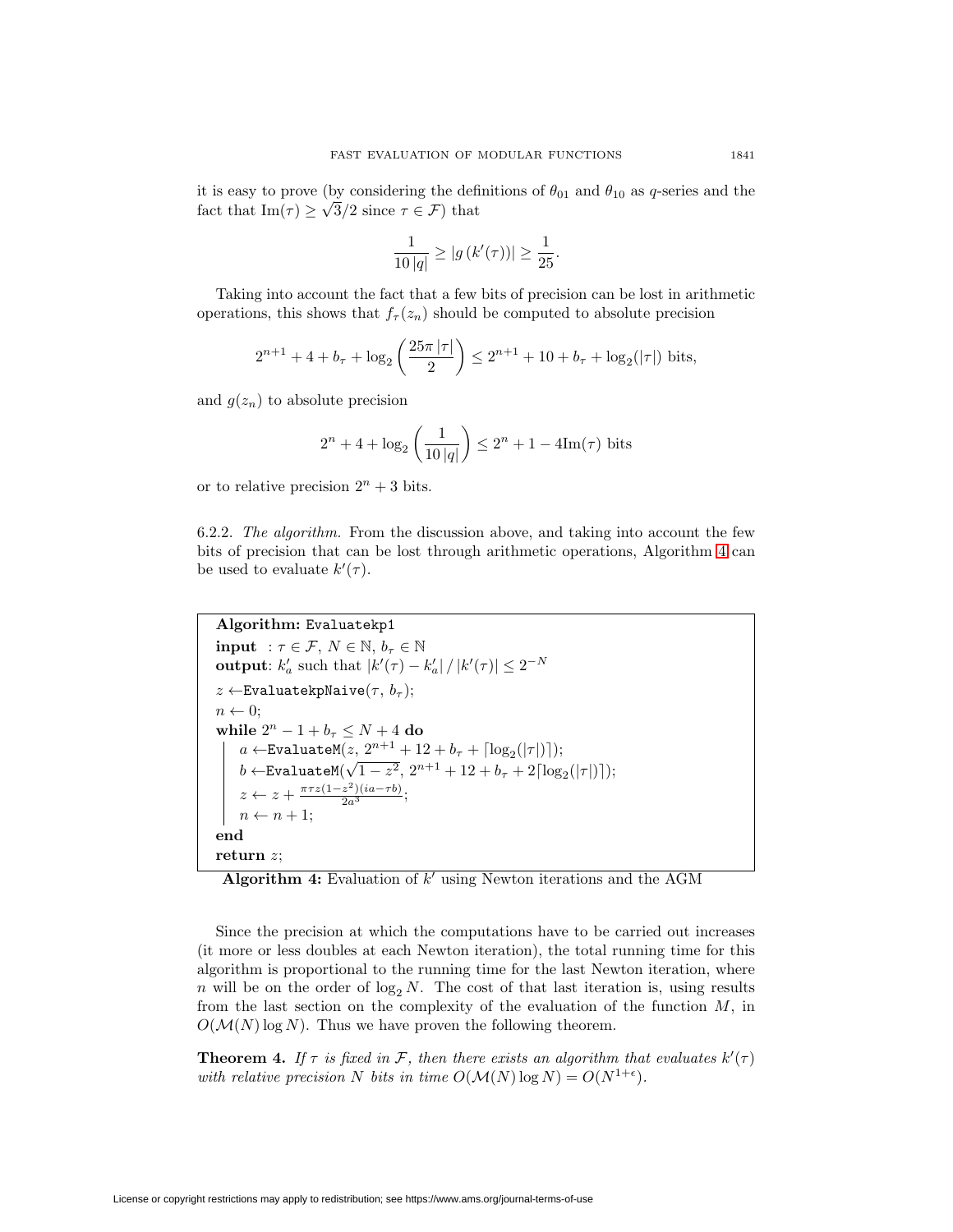#### 1842 REGIS DUPONT ´

6.3. **Evaluating** k' at any  $\tau \in \mathcal{F}$ . In this section we let  $\tau$  vary in  $\mathcal{F}$  and study the complexity of the evaluation of  $k'$  at  $\tau$  as a function of  $\tau$  and of the required relative precision  $N$ . This is motivated mainly by class polynomial computation, a natural application of our algorithms.

If we consider the algorithm introduced in the last section, then its running time when  $\tau$  varies will now also depend on  $\tau$  and not only on the required precision N. In fact two major problems arise when  $\text{Im}(\tau)$  increases:

- The value of  $b<sub>\tau</sub>$  increases as well (the study of the second order derivative of  $f_{\tau}$  at  $k'(\tau)$  shows that  $b_{\tau}$  increases at least linearly with  $\text{Im}(\tau)$ ). This is not too important, since the naïve algorithm (Algorithm [2\)](#page-6-0) takes a *constant* number of multiplications to evaluate  $k'$  at  $\tau$  with a precision linear in Im( $\tau$ ), as remarked in Section [3.2.](#page-4-0)
- $k'(\tau)$  will tend to 1, hence  $\sqrt{1-k'(\tau)^2} = k(\tau)$  will tend to 0. It is in fact equivalent to  $4q^{1/2}$ , and if we use algorithm Evaluatekp1 (Algorithm [4\)](#page-18-0) to evaluate  $k'(\tau)$ , then the computation of  $f_{\tau}$  at each step will require the computation of  $M(\sqrt{1-z_n^2})$ , and since  $\sqrt{1-z_n^2}$  is on the order of  $k(\tau)$ , this computation will require a number of AGM iterations in  $O(\text{Im}(\tau) + N)$ , where N is the required precision.

Due to these reasons, the running time of the algorithm described above, if  $\tau$ is not fixed in F, is in  $O(\mathcal{M}(N + \log \text{Im}(\tau)))(N + \log \text{Im}(\tau)))$ . We now consider a variant of that algorithm improving on its complexity.

The basic idea is that, if  $k'(\tau)$  is known, then  $\theta_{00}^2(\tau)$  can be computed as  $\theta_{00}^2(\tau) = 1/M(k'(\tau))$ , and since  $k'(\tau) = \theta_{01}^2(\tau)/\theta_{00}^2(\tau)$ , so can  $\theta_{01}^2(\tau)$ . Now, us-ing the duplication formulae for the theta constants given in Section [2.2,](#page-1-0)  $\theta_{00}^2(2^n \tau)$ and  $\theta_{01}^2(2^n \tau)$  can also be computed, for all  $n \geq 1$ , using n AGM iterations. This gives an algorithm with running time in  $O(\mathcal{M}(N + n)n)$  for the computation of  $k'(2^n \tau)$  with precision N bits, from  $k'(\tau)$ .

We now define, for  $r > 1$ ,

$$
\mathcal{F}_r = \mathcal{F} \cap \{ \tau \in \mathbb{C} : |\tau| \le r \}.
$$

For all  $r > 1$ ,  $\mathcal{F}_r$  is a compact subset of  $\mathcal{F}_r$ , and  $F(\tau)$  and  $G(\tau)$  are indeed bounded on  $\mathcal{F}_r$ , as a consequence of the following proposition.

**Proposition 14.** Let U be an open subset of  $\mathbb{C}$ , h be an analytic function on U and K be a compact subset of U where h does not vanish. Then the function H defined on U by

$$
H(z) = \text{Sup}_{n \ge 1} \left| \frac{h^{(n)}(z)}{n! h(z)} \right|^{\frac{1}{n}}
$$

is bounded on K.

*Proof.* Since  $K \subset U$ , there exists  $\varepsilon > 0$  such that for all  $z \in K$  and  $z' \in \mathbb{C}$ ,

 $|z'-z|\leq \varepsilon \Rightarrow z'\in U.$ 

Then, by the Residue Theorem, for all  $z \in K$  and  $n \geq 1$ ,

$$
h^{(n)}(z) = \frac{1}{2\pi i} \int_{C(z,\varepsilon)} \frac{h(t)}{(t-z)^{n+1}} dt,
$$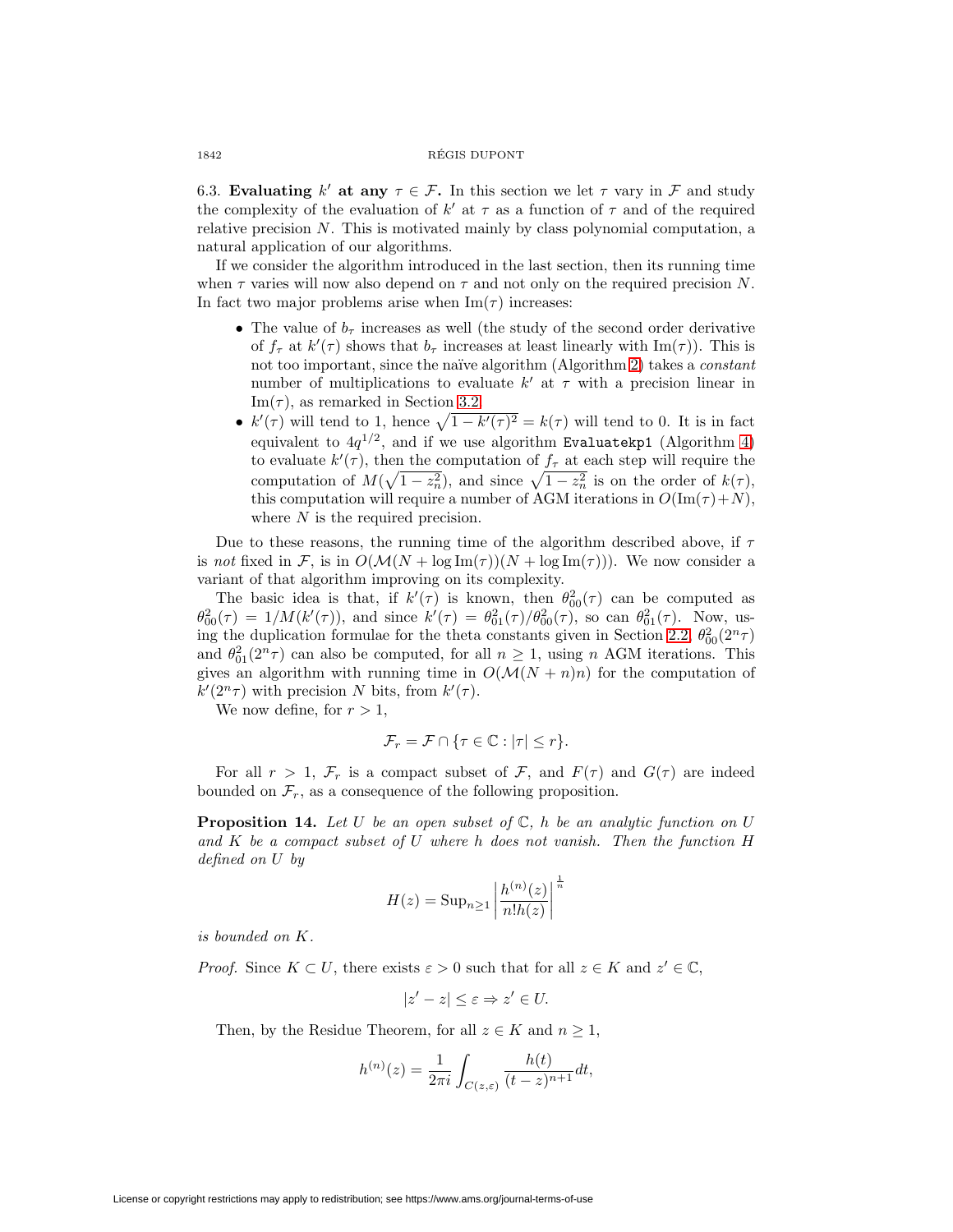where  $C(z, \varepsilon)$  is the circle of radius  $\varepsilon$  centered at z. If we let  $h_m$  (resp.  $h_M$ ) denote the maximum (resp. the minimum) of the function  $|h(z)|$  on K, we then have

$$
\left|\frac{h^{(n)}(z)}{n!h(z)}\right| \le \frac{h_M}{n!\varepsilon^n h_m} \le \frac{h_M}{\varepsilon^n h_m},
$$

for all  $n \geq 1$ , hence

$$
H(z) \leq \operatorname{Sup}_{n \geq 1} \frac{1}{\varepsilon} \left( \frac{h_M}{h_m} \right)^{\frac{1}{n}} \leq \frac{h_M}{\varepsilon h_m}.
$$

Since  $F(\tau)$  and  $G(\tau)$  are bounded on  $\mathcal{F}_r$ , there exists  $B_r$  such that for all  $\tau \in \mathcal{F}_r$ ,

 $b<sub>\tau</sub> < B<sub>r</sub>$ .

Using Theorem [4,](#page-18-1) the above result implies that, for all  $r > 1$ , there exists an algorithm that evaluates  $k'(\tau)$  with precision N bits for all  $\tau \in \mathcal{F}_r$  and  $N \in \mathbb{N}$  in running time  $O(\mathcal{M}(N) \log N)$ .

Now, if  $\tau \in \mathcal{F}$ , there exists  $n \leq \text{Im}(\tau)$  such that  $\tau/2^n \in \mathcal{F}_2$ , and  $k'(\tau)$  can be computed either using the naïve algorithm if the required precision  $N$  is less than n (this takes time in  $O(\mathcal{M}(N)))$  or by first computing  $k'(\tau/2^n)$  and then using n AGM iterations as seen above. This leads to Algorithm [5.](#page-20-0)

```
Algorithm: Evaluatekp2
input : \tau \in \mathcal{F}, N \in \mathbb{N}, N_2 \in \mathbb{N}output: k'_a such that |k'(\tau) - k'_a| / |k'(\tau)| \leq 2^{-N}n \leftarrow \lfloor \log_2(\text{Im}(\tau)) \rfloor;if N \leq 2n then
 return EvaluatekpNaive(\tau, N);end
\tau' \leftarrow \tau/2^n;c \leftarrowEvaluatekp1(\tau', N + 2\lceil \log_2(n) \rceil, B_2);d \leftarrowEvaluateM(c, N + 2\lceil \log_2(n) \rceil);b \leftarrow cd;a \leftarrow 1/d;while n > 0 do
     c \leftarrow a + b;
     b \leftarrow \sqrt{ab};
     a \leftarrow c/2;n \leftarrow n-1end
return a/b;
```
**Algorithm 5:** Evaluation of  $k'$  (variant)

<span id="page-20-0"></span>Thus we have:

**Theorem 5.** There exists an algorithm that, for all  $N \in \mathbb{N}$ , evaluates  $k'(\tau)$  with relative precision N bits in time  $O(\mathcal{M}(N) \log N) = O(N^{1+\epsilon})$  for all  $\tau \in \mathcal{F}$ .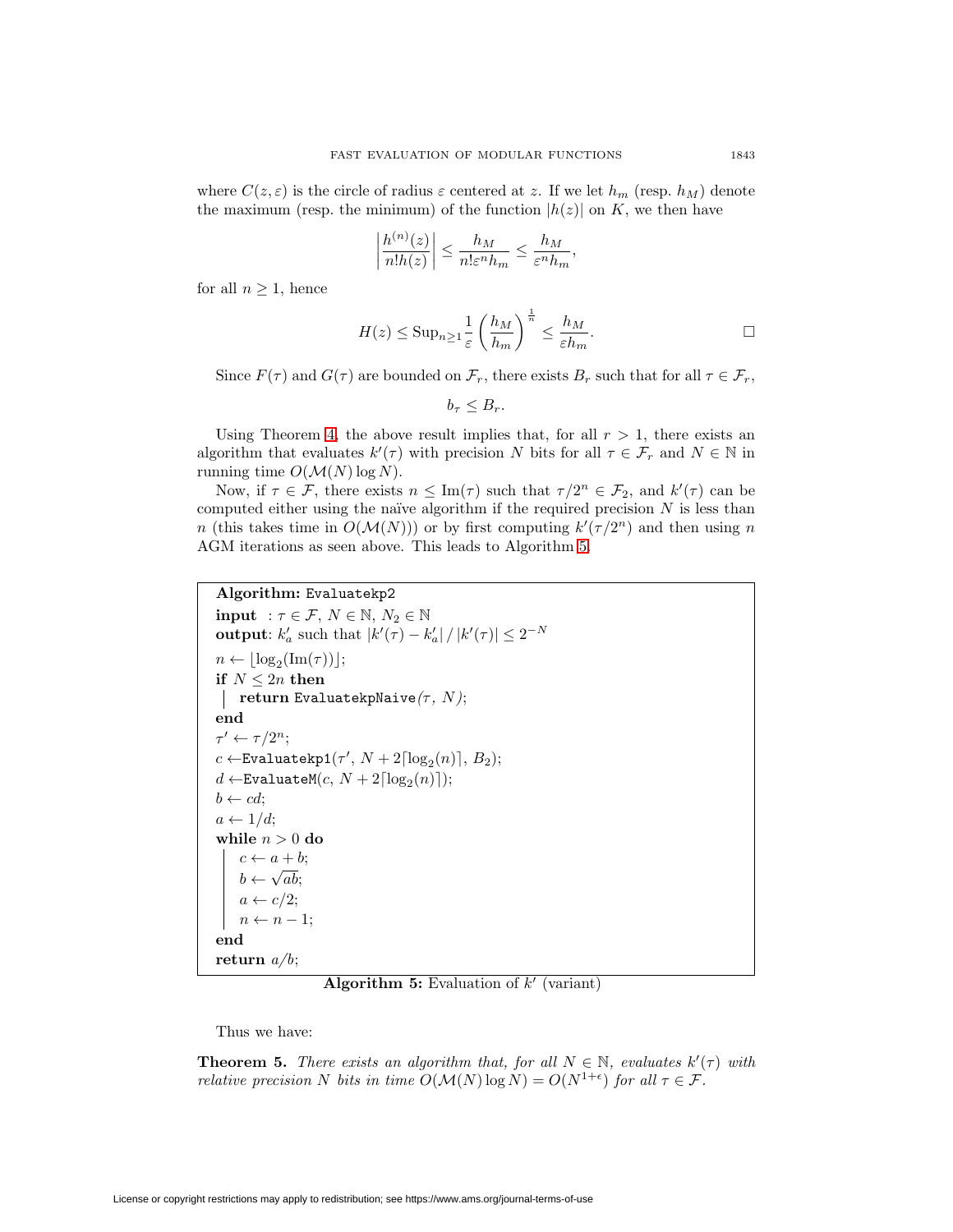### 1844 REGIS DUPONT ´

Note that a direct consequence of this result is that Hilbert class polynomials of degree h can be computed in time  $O(h^{2+\epsilon})$  using root approximation and reconstruction, as described in [\[7\]](#page-24-0).

#### 7. Evaluating other functions

7.1. **Using modular polynomials.** It is a well-known fact (see [\[5\]](#page-24-11) for example) that if  $f_1$  and  $f_2$  are two modular functions for two subgroups (of finite index)  $\Gamma_1$ and  $\Gamma_2$  of  $\Gamma$ , then there exists a polynomial  $\Phi_{f_1,f_2} \in \mathbb{C}[X,Y]$  such that, for all  $\tau \in \mathcal{H}$ ,

$$
\Phi_{f_1,f_2}(f_1(\tau),f_2(\tau)) = 0.
$$

Such a polynomial is called a *modular polynomial*. As for the functions  $k'$  and j (for which a modular polynomial is in fact given by equation  $(1)$ ), it is often the case with "classical" modular functions that the modular polynomial linking them together can be chosen with coefficients in  $\mathbb{Z}, \mathbb{Q}$  or some finite extension of  $\mathbb{Q}$ .

We now let f be a modular function for a subgroup  $\Gamma'$  of  $\Gamma$ , and we suppose that a modular polynomial  $\Phi_{f,k'}$  linking f to k' is known to an arbitrary precision. Then for any  $\tau \in \mathcal{F}$ , f can be evaluated at  $\tau$  by first computing the (univariate) polynomial  $\Phi_{f,k'}(X, k'(\tau))$ , and then by using Newton iterations on that polynomial. This yields an algorithm in  $O(M(N) \log N)$ . The algorithm we gave to evaluate j is nothing but a (very) special case of the latter.

7.2. **Evaluating the Dedekind**  $\eta$  **function.** The Dedekind  $\eta$  function can be defined, for all  $\tau \in \mathcal{H}$ , by

$$
\eta(\tau) = q^{\frac{1}{12}} \prod_{n\geq 1} (1 - q^{2n})
$$
  
=  $q^{\frac{1}{12}} \left( 1 + \sum_{n\geq 1} (-1)^n (q^{n(3n-1)} + q^{n(3n+1)}) \right).$ 

(The equivalence between these two definitions, known as Euler's Pentagonal Number Theorem, is proved, for example, in [\[14\]](#page-24-4)).

Modular invariants defined using simple or double quotients of  $\eta$  functions are often used to compute class polynomials [\[9\]](#page-24-12). It is thus of interest to have a fast algorithm to evaluate  $\eta$ .

We first note that, using Theorem [2](#page-8-1) and the very definition of  $k'$   $(k'(\tau))$  $\theta_{01}^2(\tau)/\theta_{00}^2(\tau)$ ,  $\theta_{00}$  and  $\theta_{01}$  can be evaluated at any  $\tau \in \mathcal{F}$  in time  $O(\mathcal{M}(N) \log N)$ . Now, using [\[16,](#page-24-5) pages 112–114], we have

$$
\theta_{00}(\tau) = \eta(\tau) f^2(\tau),
$$

where  $f$  is a modular function satisfying the modular equation

$$
f^{24}k'^2(1 - k'^2) = 16.
$$

We thus have

$$
\eta^{12} = \frac{k'^2 (1 - k'^2) \theta_{00}^2}{16},
$$

and it is clear that this equation can be used to evaluate  $\eta$  in time  $O(\mathcal{M}(N) \log N)$ (the 12-th root can be extracted using Newton iterations).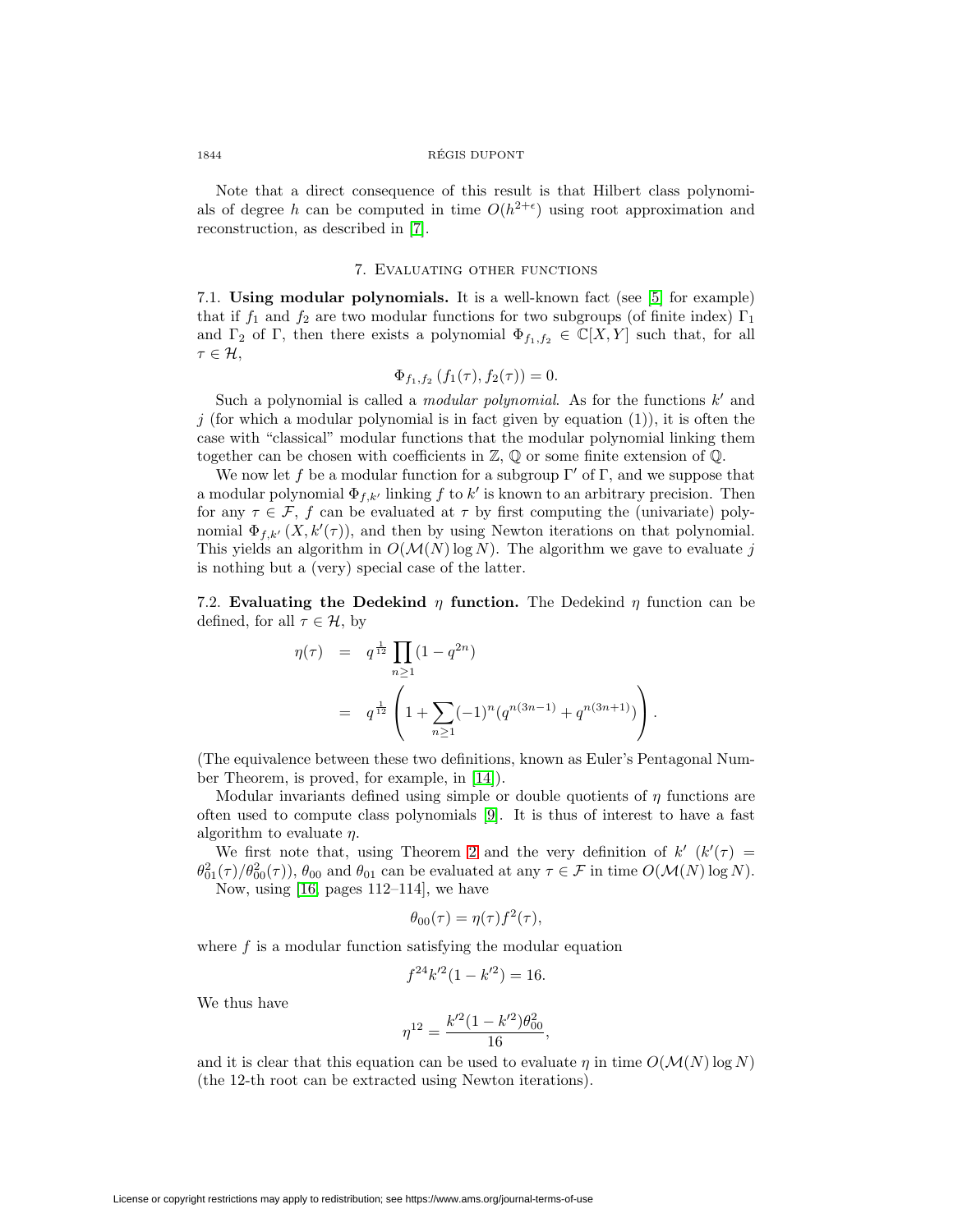

Figure 1. Minimal precision needed to initialize algorithm Evaluatekp1 at  $k'(0.25 + yi)$ 

## <span id="page-22-0"></span>8. Experimental results

8.1. **Precision needed in order to initialize Newton iterations on**  $f_{\tau}$ **.** One of the problems is that the value of  $b_{\tau}$ , which is an input to Algorithm [4](#page-18-0) is not known, hence the value of  $B_{\tau}$ , which is necessary for Algorithm [5](#page-20-0) is not known either.

After having carried out a number of numerical experiments, we conjecture that for all  $\tau \in \mathcal{F}$ ,

 $b_{\tau} \leq 100 + \pi \log_2(e) \text{Im}(\tau) \leq 100 + 4.6 \text{Im}(\tau).$ 

In order to give evidence for this conjecture, we computed the minimal precision at which the initial approximation of  $k'(\tau)$  has to be computed so that the Newton iterations do indeed converge. Our experiments showed that that quantity mainly depends on  $\text{Im}(\tau)$  and not much on  $\text{Re}(\tau)$ . Figure [1](#page-22-0) shows how this minimal precision changes as  $\text{Im}(\tau)$  changes (while  $\text{Re}(\tau)$  is fixed, equal to 0.25) This data shows that the minimal precision increases roughly as  $4.53\text{Im}(\tau)$ , which corresponds to  $\log_2(|q|)$  (since  $\log_2(|q|) = \log_2(\exp(-\pi \text{Im}(\tau))) = \pi \log_2(e) \text{Im}(\tau)$ , and  $\pi \log_2(e) \simeq 4.5324$ . This is in accordance with our conjecture on the value of  $b_\tau$ .

8.2. **Timings and comparison with the na¨ıve algorithm.** We implemented algorithms Evaluatekp1 and EvaluatekpNaive in C, using the libraries gmp [\[12\]](#page-24-13), MPFR [\[13\]](#page-24-14) and MPC [\[10\]](#page-24-15) for the arithmetic of complex numbers.

For a fixed  $\tau$  (here,  $\tau = 0.123456789 + 1.23456789i$ ), the computation time for the evaluation of  $k'$  using our implementation of algorithm Evaluatekp1 for a required precision up to one million bits (on an Athlon 64 running at 2.4 GHz) is pictured in Figure [2.](#page-23-0)

Figure [3](#page-23-1) shows how our implementation of EvaluatekpNaive compares to that of Evaluatekp1, on the same machine as above.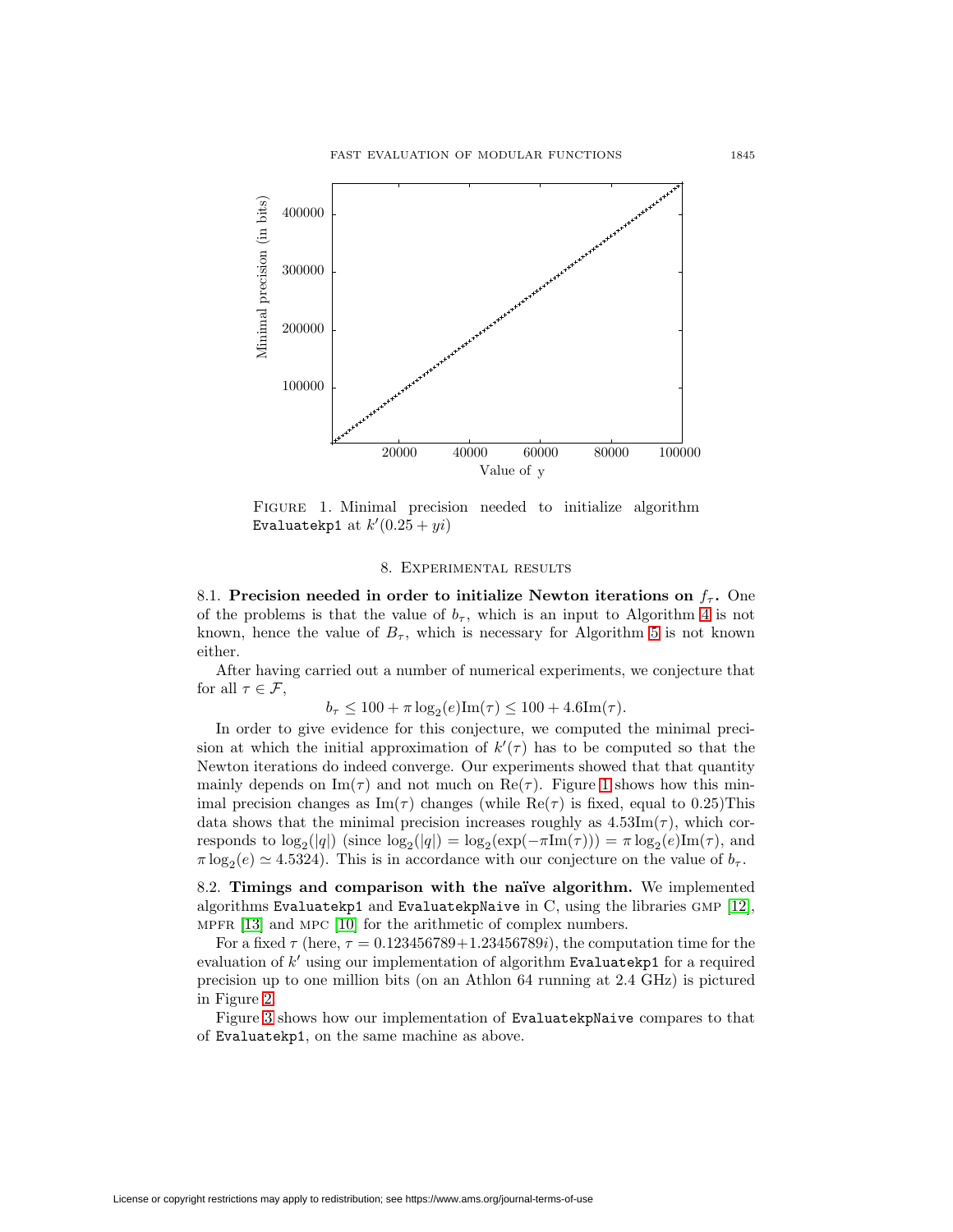${\bf R} \verb|ÉGIS DUPONT|$ 



<span id="page-23-0"></span>FIGURE 2. Computing time for algorithm Evaluatekp1



<span id="page-23-1"></span>Figure 3. Computing time for algorithms EvaluatekpNaive (top) and Evaluatekp1 (bottom)